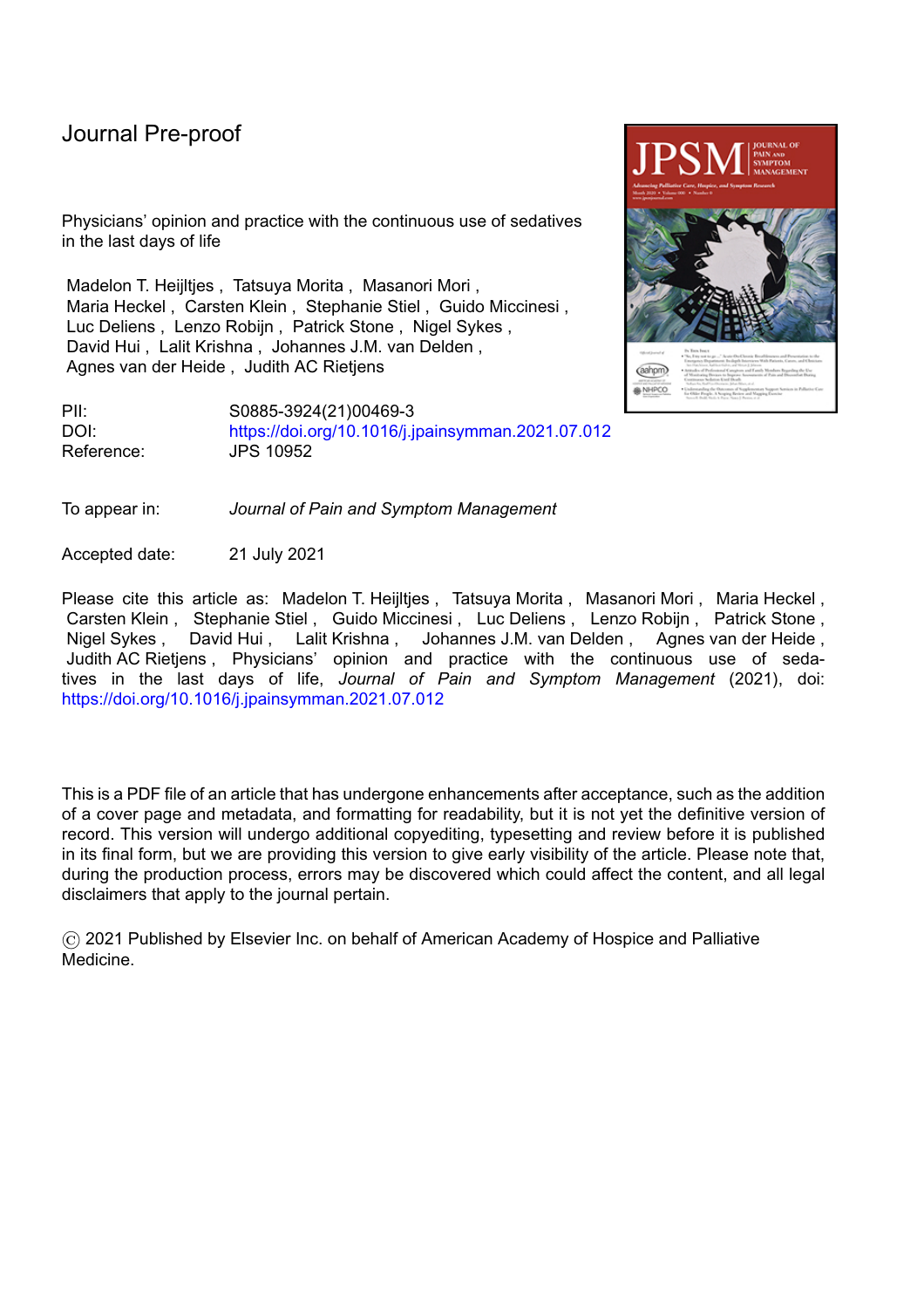**Title: Physicians' opinion and practice with the continuous use of sedatives in the last days of life**

**Running title:** The continuous use of sedatives in the last days of life

**Key message:** This questionnaire study among physicians caring for terminally ill patients showed that many considered the continuous use of sedatives acceptable to relieve physical and psycho-existential suffering in the last days of life. Respondents' regarded the practice as less acceptable in patients with a longer life expectancy.

**Key words:** questionnaire study, palliative sedation, deep sedation, continuous use of sedatives, palliative care, end of life care

**Authors:** Madelon T. Heijltjes, Tatsuya Morita, Masanori Mori, Maria Heckel, Carsten Klein, Stephanie Stiel, Guido Miccinesi, Luc Deliens, Lenzo Robijn, Patrick Stone, Nigel Sykes, David Hui, Lalit Krishna, Johannes J.M. van Delden, Agnes van der Heide, Judith AC Rietjens

**Corresponding author:** Madelon Heijltjes, m.t.heijltjes-2@umcutrecht.nl, +31 88 7568194 Department of Medical Humanities, UMC Utrecht, Julius Center. PO Box 85500 3508 GA Utrecht, The **Netherlands** 

**Conflicts of interest:** all authors declare that they have no conflicts of interest

Journal of Pain and Symptom Management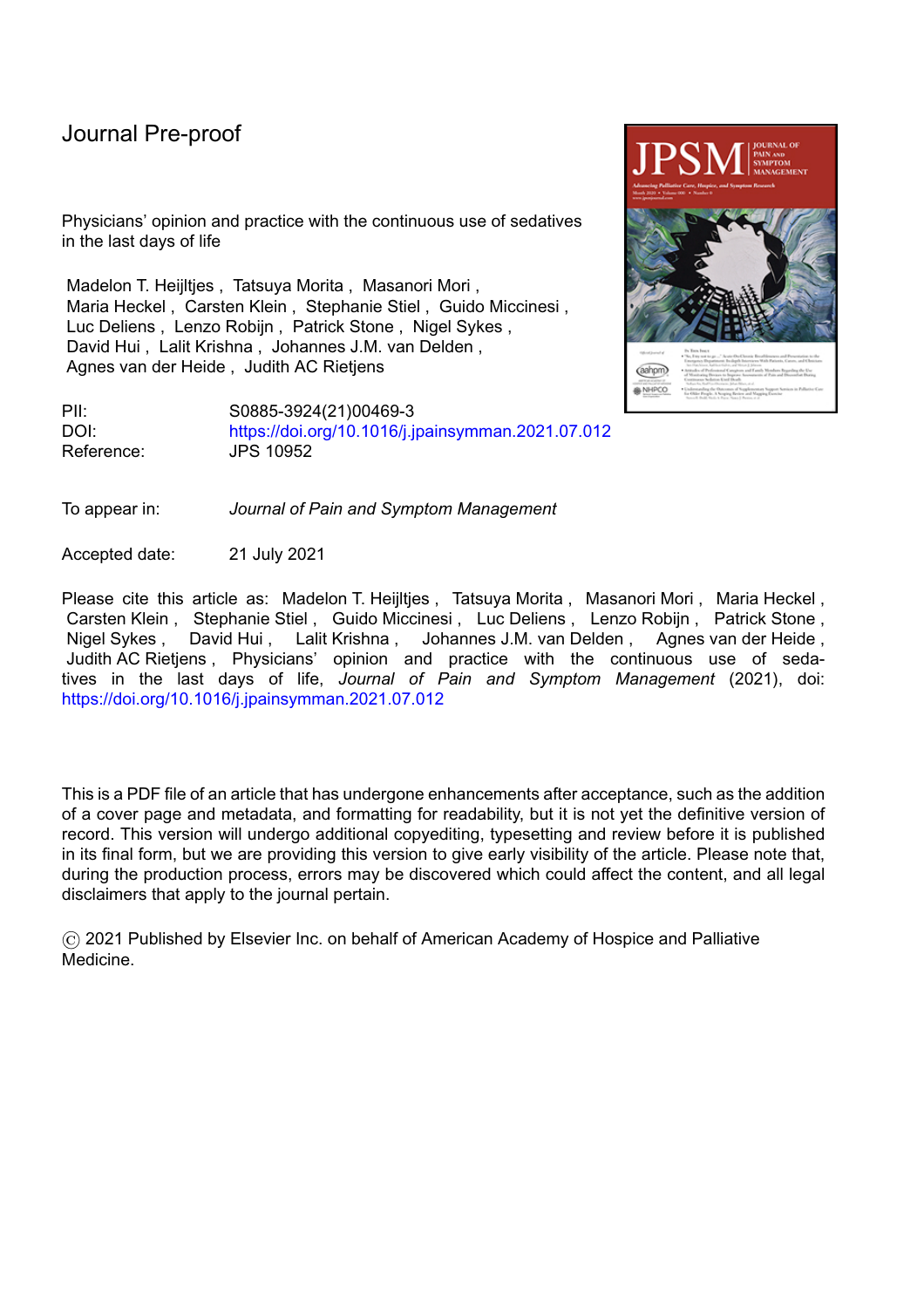#### **Abstract**

Context: There are few international studies about the continuous use of sedatives (CUS) in the last days of life.

Objectives: We aim to describe the experiences and opinions regarding CUS of physicians caring for terminally ill patients in seven countries.

Methods: Questionnaire study about practices and experiences with CUS in the last days of life among physicians caring for terminally ill patients in Belgium (N=175), Germany (N=546), Italy (N=214), Japan (N=513), the Netherlands (N=829), United Kingdom (N=114) and Singapore (N=21).

Results: The overall response rate was 22%. Of the respondents, 88-99% reported that they had clinical experience of CUS in the last 12 months. More than 90% of respondents indicated that they mostly used midazolam for sedation. The use of sedatives to relieve suffering in the last days of life was considered acceptable in cases of physical suffering (87-99%). This percentage was lower but still substantial in cases of psycho-existential suffering in the absence of physical symptoms (45-88%). These percentages were lower when the prognosis was at least several weeks (22- 66% for physical suffering and 5-42% for psycho-existential suffering). Of the respondents, 10% or less agreed with the statement that CUS is unnecessary because suffering can be alleviated with other measures. A substantial proportion (41-95%) agreed with the statement that a competent patient with severe suffering has the right to demand the use of sedatives in the last days of life.

Conclusion: Many respondents in our study considered CUS acceptable for the relief of physical and psycho-existential suffering in the last days of life. The acceptability was lower regarding CUS for psychoexistential suffering and regarding CUS for patients with a longer life expectancy.

Funding: Ministry of Education, Culture, Sports, Science and Technology, Japan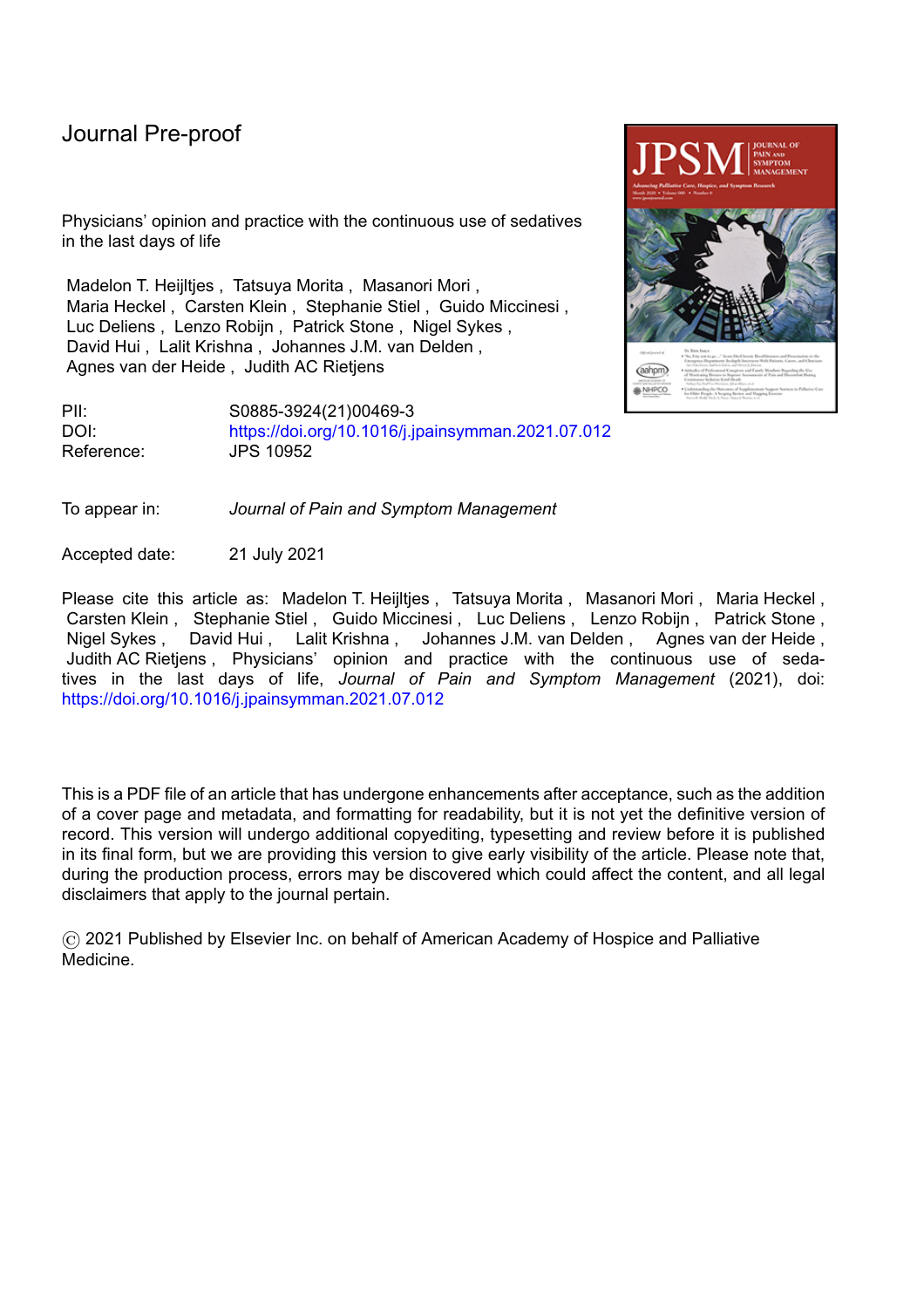#### **Introduction**

Physicians who care for terminally ill patients often witness unbearable suffering in their patients. Sedatives may be considered as a last resort when this suffering cannot be relieved by standard treatment options. In particular, palliative sedation represents a treatment of last resort to relieve suffering in dying patients.(1)(2)(3)(4)(5) However, there is a lack of standardization regarding palliative sedation in the literature. What are the indications for sedation? How should sedation be performed? When can sedation be considered acceptable practice?(6)(7)(8)(9)

There are many terms for the use of sedatives to relieve the suffering of terminally ill patients, including 'palliative sedation', 'continuous sedation', 'deep sedation', 'terminal sedation' and 'end of life sedation'.(6)(10)(11) The depth of sedation varies from superficial to deep, and the duration of sedation varies from intermittent to continuous until the end of life.(8)(12)(13) There is much debate on the use of sedatives, which is often complicated by a lack of consensual definitions. Empirical studies have described heterogeneous practice involving the use of sedatives for terminally ill patients in different countries and subpopulations.(4)(14)(15)(16) To date, few studies have been conducted to describe medical practices and opinions of physicians in an international context.(17)(18) The aim of this study was to explore practices and opinions regarding continuous use of sedatives (CUS) of physicians caring for terminally ill patients in eight resource-rich countries: Belgium, Germany, Italy, Japan, the Netherlands, Singapore, the United Kingdom, and the United States.

### **Methods**

#### Design:

We designed a questionnaire study in eight countries to gain insight into the medical practices and opinions of physicians regarding CUS in the last days of life. Questionnaires were distributed among 8550 physicians in Belgium (Flanders region, n=555), Germany (n=1091), Italy (n=1083), Japan (n=734), the Netherlands (n=4000), Singapore (n=37), the United Kingdom (n=850), and the United States (n=200) between November 2018 and August 2019. Questionnaires were electronic, except for in the Netherlands and Japan where questionnaires were distributed by post. We attempted to maximize the response rate by introducing the topic at the start of the questionnaire, by the short length of the questionnaire, by personalizing the questionnaire per respondent, and by sending a reminder. Physicians received two reminders in Japan and the United States. No financial incentive was used.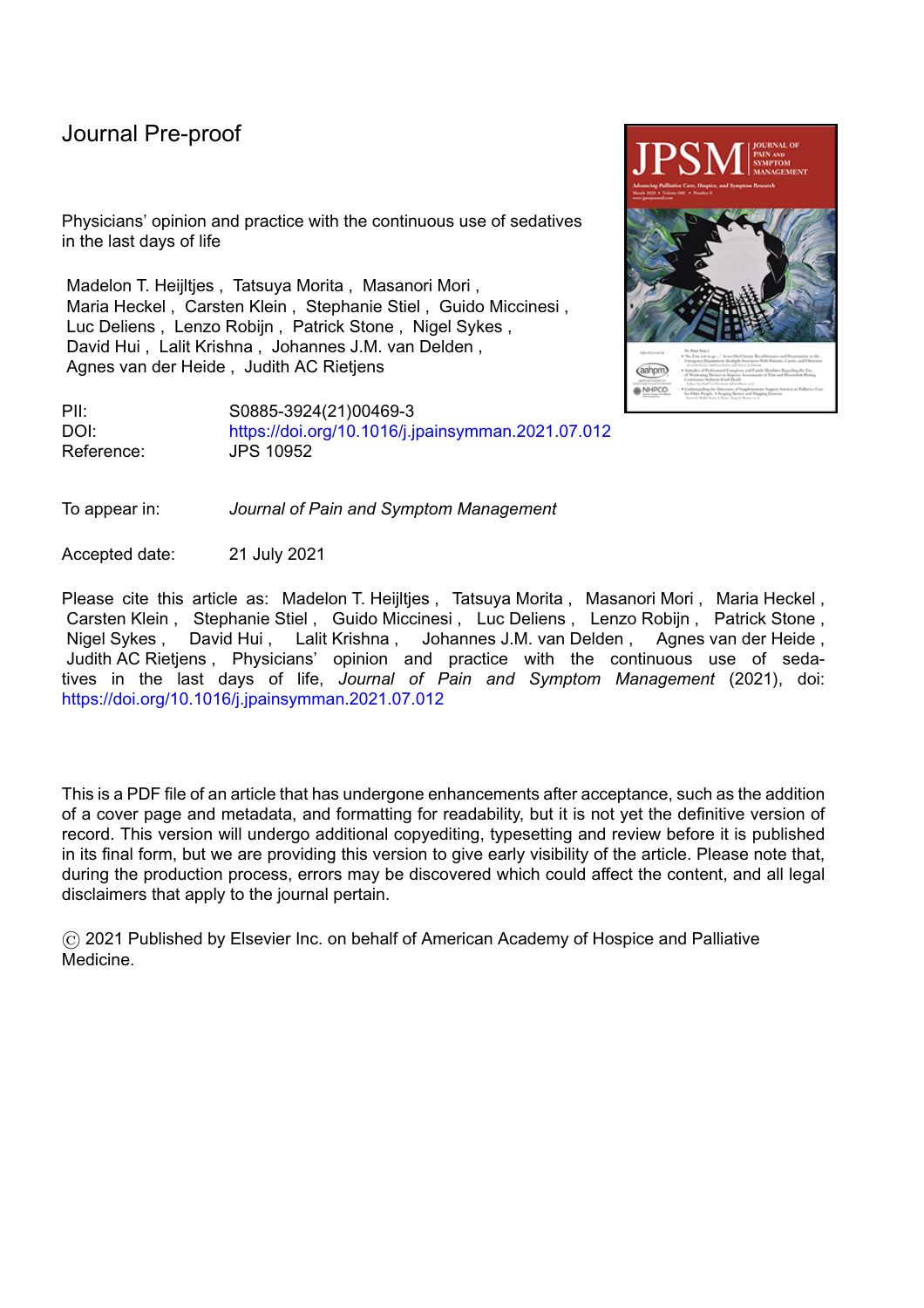#### Definition of sedation:

We established the definition to be used in the questionnaire by discussing the terms and practices that are used in the participating countries in two face-to-face meetings, and by several subsequent rounds of email contact among the authors. It was important that the definition was acceptable and recognizable in all participating countries, applied to a broad range of patients, including those with and without capacity. We chose to use a descriptive definition: the continuous use of sedatives as a means to alleviate severe suffering in the last hours to days of life. "Continuous use" was defined as either a continuous subcutaneous/intravenous infusion or a scheduled repeated injection with the intention of producing a continuous effect.

### Selection of participants:

Target physicians for this study were physicians caring for terminally ill patients. The national research teams decided about whom and how to optimally recruit participants due to the very different organizational structures of palliative care in the participating countries. In Belgium, Germany, Italy, Japan, the United Kingdom, and the United States, where palliative care is a clinical specialty or subspecialty, palliative care physicians were invited via the member lists of the national associations of palliative medicine. In Belgium, additionally, all physicians who had followed a palliative care training in the last five years prior to completion of the questionnaire were included. In the Netherlands, where there is no specific palliative care discipline, target physicians were random samples of general practitioners, geriatricians, and medical specialists. In Singapore, all physicians of major palliative care units were invited.

# Development of the questionnaire:

Since no validated questionnaires to survey physicians' experiences and attitudes regarding CUS were available, we developed our own questionnaire using expert opinion. Authors firstly reached a consensus on the definition of CUS. After consensus on the definition of CUS, we identified important themes and knowledge gaps about CUS in the literature. These themes concerned the type of medication, how sedation should be performed, the involvement of the patient and/or their family in the decision-making process, the goal of sedation, CUS to relieve psycho-existential suffering, CUS for patients with a life-expectancy of at least several weeks, and routine withdrawal of artificial hydration during CUS. (11)(19)(20)(21)(22)(23)(24)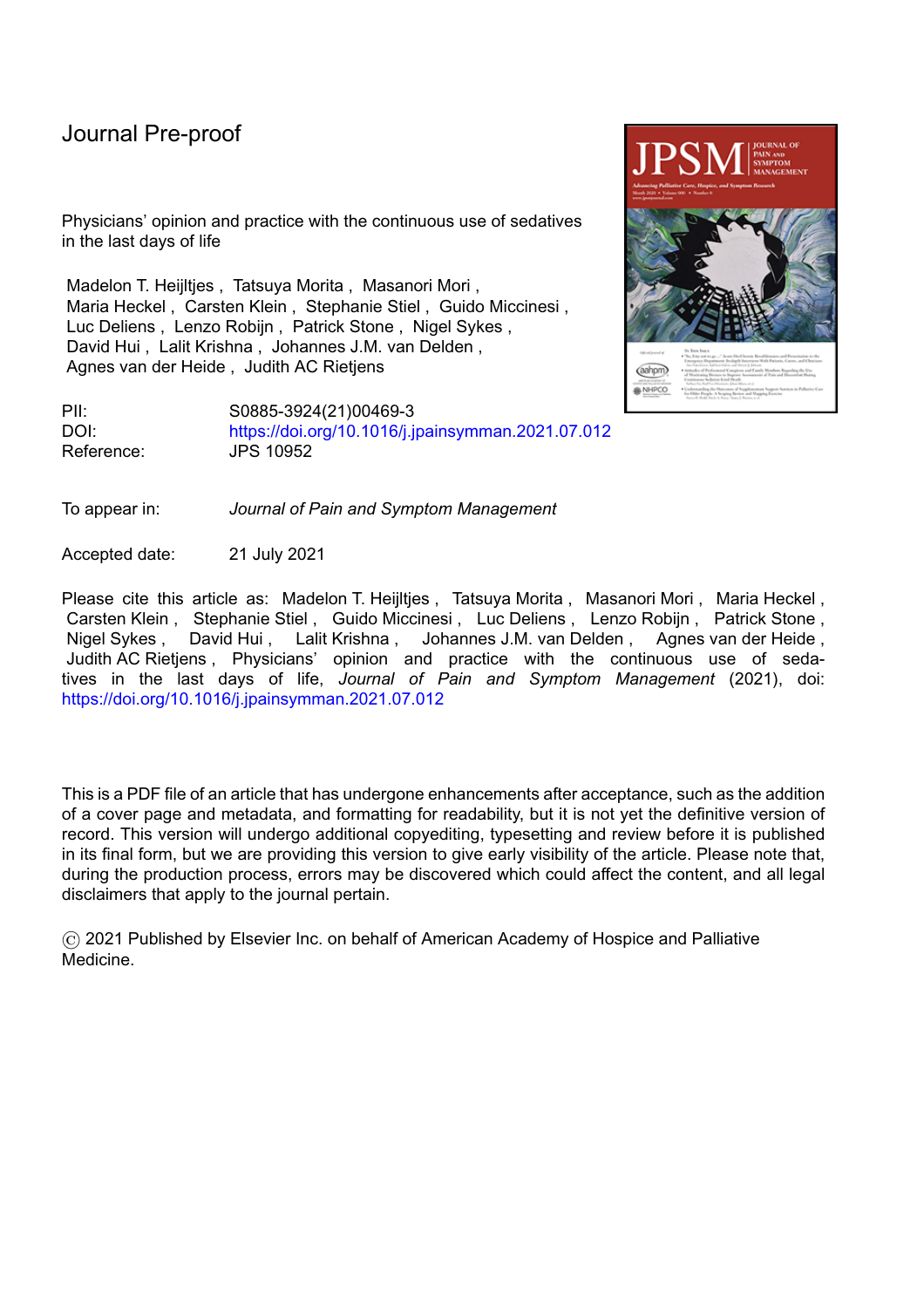Questions were developed by two face-to-face meetings, and by several subsequent rounds of email contact among the authors. The initial English version of the questionnaire was translated into Dutch, German, Italian, and Japanese. A pilot study was conducted in all countries with three physicians who were involved in the care of dying patients. Physicians in our pilot were asked to fill out the questionnaire, and were interviewed afterwards to identify if the questionnaire was applicable in their country, and to identify if the questionnaire included important themes considering CUS in each participating country. This pilot test resulted in minor adjustments to the English questionnaire. The final version was translated into Dutch, German, Italian, and Japanese.

The questionnaire contained 32 questions and consisted of three parts (supplement 1). The first part enquired about physicians' backgrounds including their age, religion, self-identified specialty, work place, work experience and involvement in the care of dying patients in the last 12 months. The second part addressed physicians' practices, including their experiences with providing CUS for terminally ill patients, their medication use, their goals and intentions when providing CUS, and patient and family involvement. Answering options on frequencies were never, rarely, sometimes, often, and always. Questions considering the goal of sedation were not part of the questionnaire in Singapore. The third part of the questionnaire covered physicians' opinions regarding 12 statements about CUS, with the use of 5-point Likert scales from strongly disagree to strongly agree.

### Review by ethics committee:

The study protocol was approved by ethics committees in Belgium, Germany, the United Kingdom, Japan and Singapore. Approval of the study protocol by an ethics committee was not required according to national policies in Italy and in the Netherlands and therefore not obtained.(25)(26) Ethical approval for the United States respondents was also not obtained because the questionnaire was administered by the Japanese team and this was a minimal risk study involving only healthcare professionals.

### Data collection and data analyses:

Data were collected between March-December 2019. Data were imported into an SPSS template in each country and merged into a final dataset. Descriptive analyses were performed (i.e., calculating number and percentages per country). Statistical comparisons were not performed due to heterogeneity of respondents in different countries. Percentages were corrected for missing values for those variables that had 5% missing values or less. Responses concerning physicians' medical practices were collapsed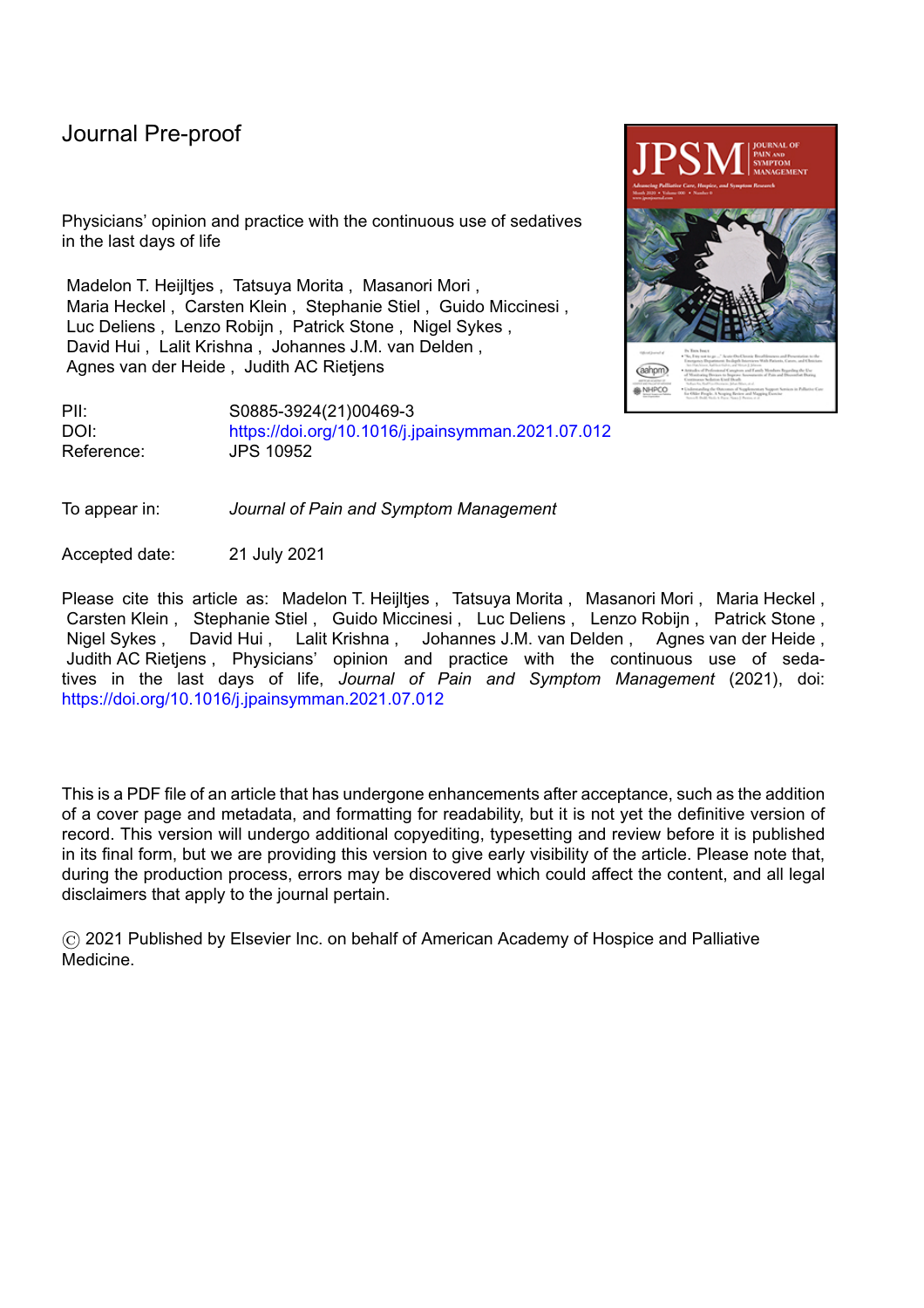into two categories: 'often' and 'always' vs. others. Responses concerning physicians' opinions were collapsed into two categories: 'agree' and 'strongly agree' vs. others. Results of respondents who returned empty questionnaires, and of respondents who did not fill in any questions on their medical practices or opinions on CUS were excluded from analysis. For the responses of physicians who reported that they had never provided CUS, questions concerning medical practices were excluded from further analysis. Statistical analyses were performed using IBM SPSS Statistics version 25.0.

### **Results**

A total of 8550 questionnaires were distributed and 2543 were returned. A total of 102 questionnaires where respondents did not fill out any questions about their practices or their experiences were not eligible for further analyses. Because of the low number of participants from the United States (n=29) together with the low response rate (15%), we decided to exclude these results from further analyses, resulting in 2412 eligible questionnaires. The response rates were 13% in the United Kingdom (n=114), 15% in Germany (n=546), 20% in Italy (n=214), 21% in the Netherlands (n=829), 32% in Belgium (n=175), 57% in Singapore (n=21), and 71% in Japan (n=513); 22% overall (N=2412).

By country, the median age of respondents varied between 40-55 years, and median work experience between 16-28 years (Table 1). In line with our recruitment procedures, most German, Italian, Singaporean, and British respondents were palliative care physicians. Most Belgian respondents were general practitioners (56%), and most Dutch respondents were clinical geriatrics / elderly care physicians (27%) or general practitioners (20%). In all countries except for Japan, most respondents considered themselves Christian or non-religious. In Japan most respondents considered themselves as Buddhist or as non-religious. The median number of dying patients for whom respondents were involved in the last 12 months varied from 10 in Belgium up to 100 in the United Kingdom.

Table 2 presents respondents' experiences with the continuous use of sedatives as a means to alleviate severe suffering in the last hours to days of life per country. In all countries, most respondents had at least once provided CUS as a means to alleviate severe suffering in the last hours to days of life. The percentages were 82% for Belgian, 95% for German, 99% in Italian, 95% for Japanese, 97% for Dutch, 95% for Singapore, and 94% for British respondents.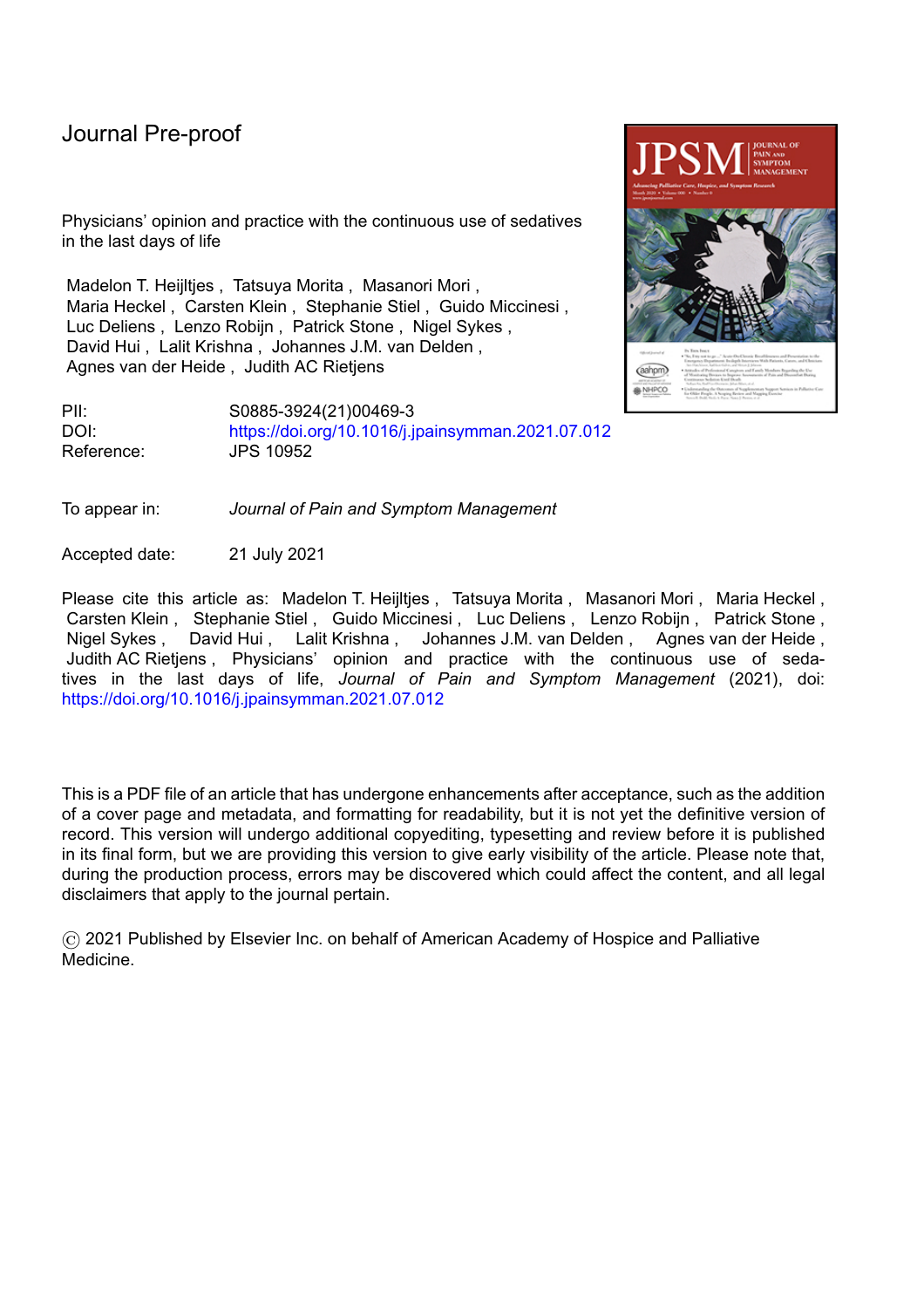In all countries, most respondents indicated that midazolam was the most frequently used medication for sedation, ranging from 91% in the United Kingdom up to 100% in Singapore. Opioids (with the intent to provide sedation) were mentioned by more than 25% of respondents in Belgium, Germany, and Italy. Levomepromazine/chlorpromazine was reported to be used as a sedative by 85% of British respondents, and haloperidol by 47% of Italian respondents. For all counties, 74% or more of the respondents indicated that they usually started low and gradually increased the dosage of the medications until the desired effect was reached. Fewer respondents indicated that they usually started high in order to reach the desired effect rapidly ( 10% in Japan and the United Kingdom; 20-32% in the other countries).

When asked about intention when providing CUS in the last hours to days of life (Figure 1), in all countries nearly all respondents indicated this was often or always to relieve suffering. Between 30% and 49% indicated their intention was often or always to decrease the patient's consciousness (except respondents from the United Kingdom, 9%). Fewer respondents expressed the intention of inducing unconsciousness. Shortening the dying process was rarely mentioned as an intention by respondents in any country, except in Belgium (12%). Table 2 further indicates that most (70-86%) respondents considered the goal of CUS as often/always achieved when the patient was comfortable but not necessarily unconscious. The percentages of the respondents who considered the goal of sedation was to induce unconsciousness was 17%, except for Italy and Belgium (32%).

Figure 2 shows that in all countries most (60-89%) respondents stated that the patient was often/always involved in decision-making. These percentages ranged from 91% to 100% for family involvement.

Figure 3 illustrates respondents' opinions about the acceptability of CUS for patients with varying symptoms and life expectancies per country. In all countries, for patients in the last hours to days of life, more than 87% of respondents considered CUS an acceptable medical practice to alleviate severe physical suffering. This percentage decreased to 45%-88% in case of severe psycho-existential suffering in the absence of physical symptoms. These percentages were lower for patients who were expected to live for at least several weeks. Agreement ranged from 22- 66% in case of physical suffering and from 5- 42% in case of psycho-existential suffering in the absence of physical symptoms.

Table 3 presents respondents' agreement with a set of statements. In all countries, more than 60% of respondents agreed that a competent patient with severe suffering has the right to demand CUS in the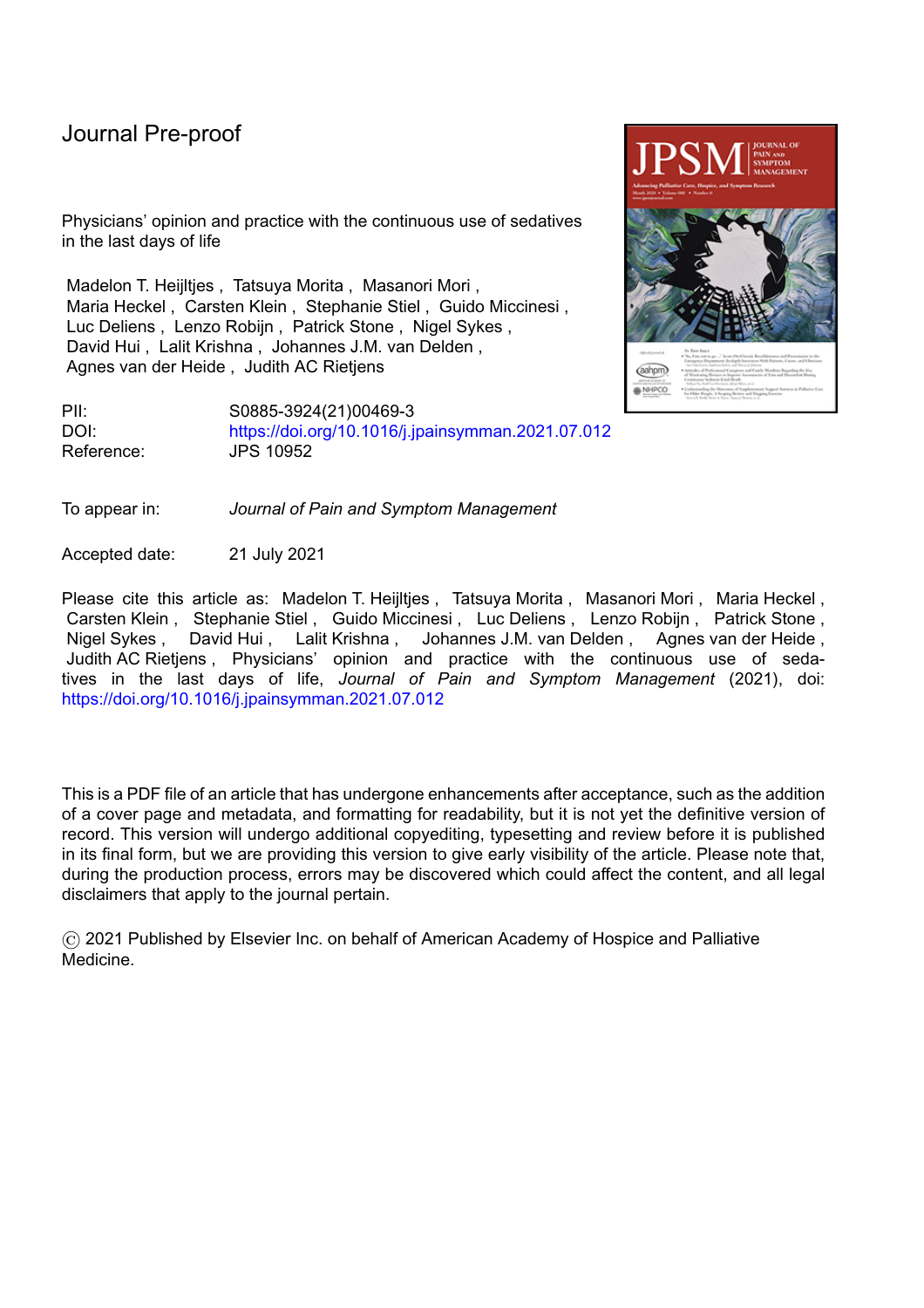last hours to days of life, except for British respondents (41%). Relatively few respondents ( 17%) thought that CUS in the last hours to days of life shortens the duration of the dying process, except for German respondents (31%). In all countries 10% of the respondents agreed with the statement that CUS in the last hours to days of life is not necessary, as suffering can always be relieved with other measures. Most respondents (more than 70%) indicated that dying during sleep through CUS could be a good death, except for Japanese respondents (31%).

Figure 4 indicates that more than 75% of the Belgian, Dutch, German and Singapore respondents considered routine withdrawal of artificial hydration an acceptable practice for patients with a life expectancy of hours to days; these percentages were lower for Japanese, British and Italian respondents (34-52%). The percentages decreased substantially for patients who were expected to live for at least several weeks.

### **Discussion**

In our questionnaire study we described practices and opinions regarding CUS of physicians in seven countries spanning two continents.

# Strengths and limitations of the study

One of the major strengths of this study was the large number of participating physicians (more than 2400), across seven countries, all experienced in the care of dying patients. Our questionnaire used a clear definition of CUS and underwent pilot testing and modification before being used. However, there were some significant limitations to our study. In the absence of a pre-existing validated questionnaire to ascertain attitudes and practices of CUS we developed a study-specific questionnaire. We developed our study-specific questionnaire based on expert opinion and previous

literature.(11)(19)(20)(21)(22)(23)(24) The use of a non-validated questionnaire could be considered as a limitation. As a questionnaire based-study we relied on respondents' self-reports about CUS rather than on objective evidence about what practices actually occurred. Despite anonymity, it is possible that respondents did not always actually report their views or practices. Our study had a low response rate in several of the participating countries and a relatively low numbers of participants, particularly in Singapore, the United Kingdom and the United States. Because no data were collected from nonrespondents, we were not able to examine factors contributing to this low response rate. Because palliative care is provided by different clinicians across the participating countries, diverse recruitment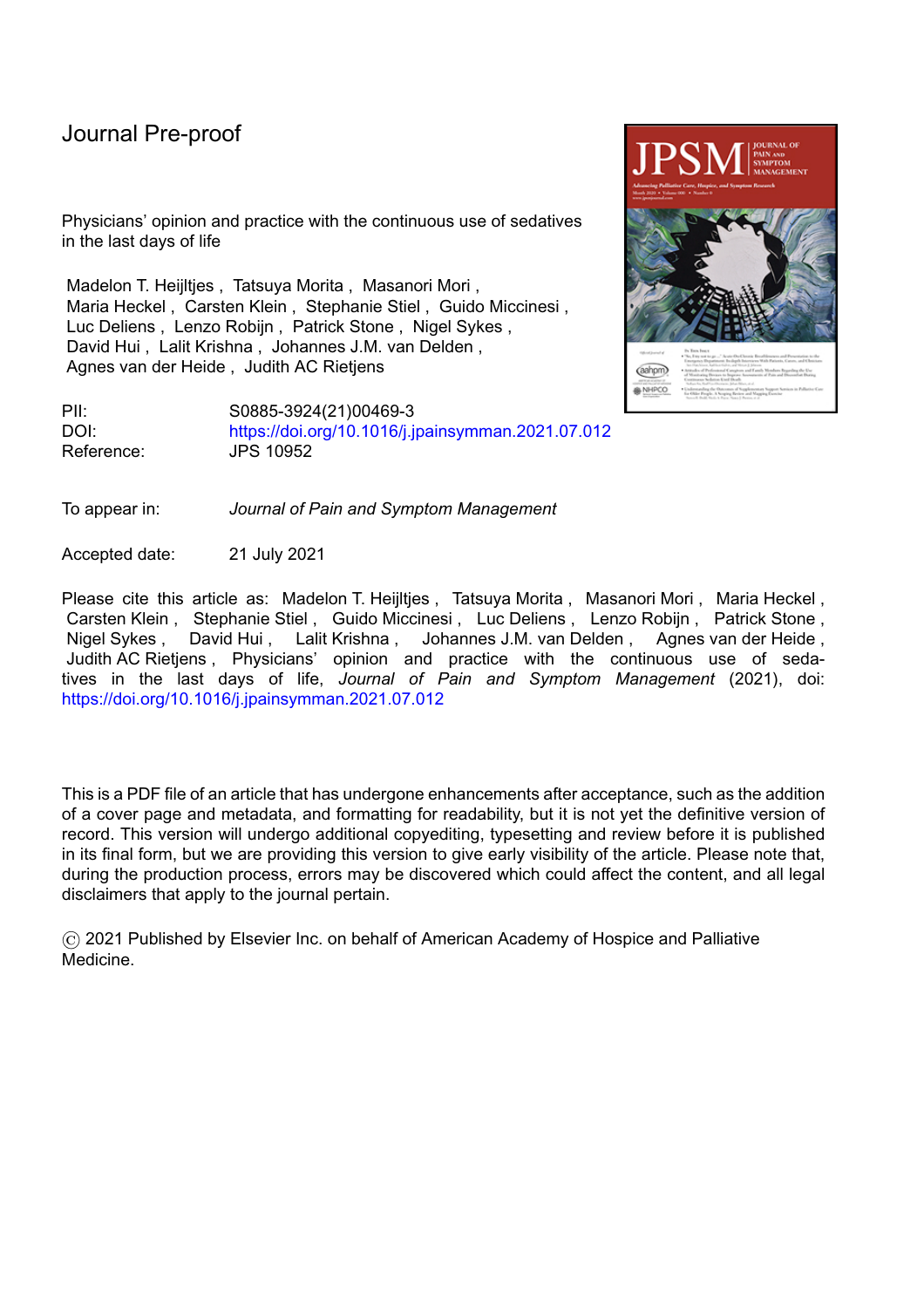strategies were used in different countries and as a result the characteristics of respondents in different countries varied substantially. Another limitation is that the results may not be directly generalizable to other countries that are less resource rich. Lastly, we did not provide a definition of psycho-existential suffering. Because of these limitations, the results of this exploratory study need confirmation in subsequent studies.

#### Analysis and comparison with the literature

There are many ways in which physicians influence the circumstances or timing of a patient's death. A relatively new phenomenon in the ethical discussion on end-of-life decisions is palliative sedation through the continuous use of sedatives (CUS). Often, such a decision is accompanied by the decision to forgo the provision of artificial nutrition and hydration. The combination of these two decisions has made the moral status of CUS the subject of fierce ethical debates and led to a number of conditions being made in guidelines. (22)(27)(28)(29)

Internationally, there are different perspectives towards the acceptability of withholding artificial hydration during CUS. The framework of the European Association for Palliative Care for the use of sedation emphasizes that withholding artificial hydration and providing palliative sedation are two separate decisions at the end of life and that these decisions should be taken and communicated separately.(13) At the same time the British quality standard *Care of dying adults in the last days of life* emphasizes that dehydration can lead to thirst and delirium, and may sometimes result in death, and therefore recommends to continue or to start artificial hydration for terminally ill patients, including those receiving sedation.(30) In our study, there was a consistent view (regardless of country) that withdrawal of hydration/nutrition was more acceptable when the prognosis of the patient is shorter. Furthermore, while guidelines often put limits on life expectancy (13)(27)(28), in Belgium, Germany, Italy and the Netherlands a substantial proportion of respondents (42-66%) considered CUS as an acceptable medical practice to relieve severe physical suffering in patients with a life expectancy of several weeks.

In our study, a substantial proportion of respondents (45%-88%) considered CUS to relieve severe psycho-existential suffering in the absence of physical suffering in the last hours to days of life to be an acceptable practice. These results seem in line with the findings of a systematic review that found that the frequency of continuous deep sedation seemed to have increased over time, possibly partly because

9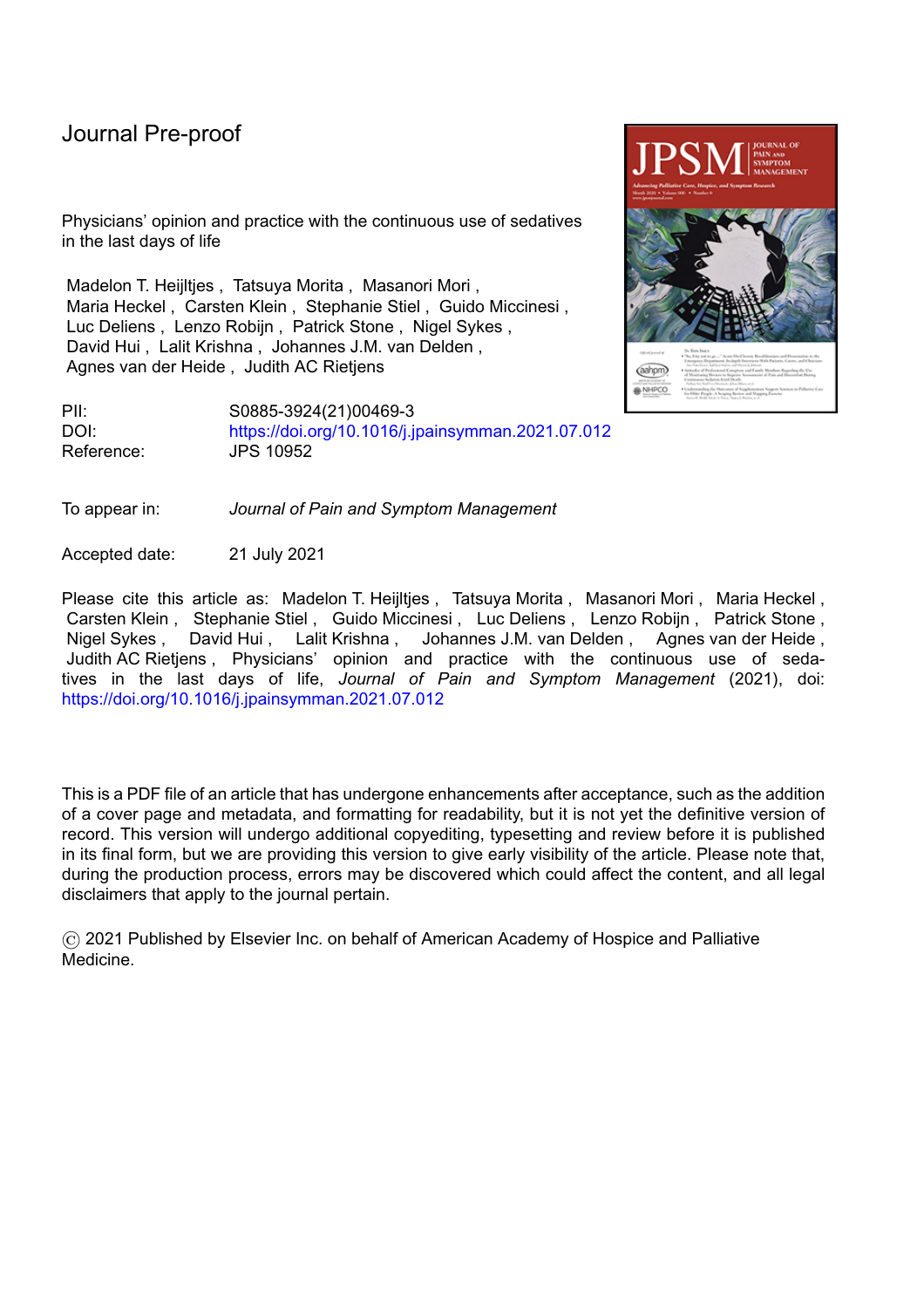of an extension of indications for sedation, from mainly physical symptoms to include non-physical symptoms as well.(21) In addition, a survey among Canadian palliative care physicians showed also that a third of these respondents provided continuous sedation for existential distress in the absence of physical symptoms.(31) A considerable number of respondents in our study agreed with the statement that a competent patient has the right to demand CUS. A previous study of Robijn et al. showed that in Belgium, the percentage of deaths in which sedation was used on the request of a patient had increased from 10% to 15% between 2007 and 2013.(1) A qualitative study among health care practitioners in Belgium, the Netherlands, and the United Kingdom showed that physicians in the United Kingdom typically discussed the possible use of sedation with patients and their relatives, but that they took the decision themselves, whereas in Belgium, patients more often initiated the conversation and requested the sedation and the role of the physician was more limited to evaluating if medical criteria were met. In the Netherlands, physicians emphasized the making of an "official medical decision", informed by the wish of the patient.(32) This exploratory study suggests several areas where there might be a difference in practice in use of sedatives in the last days, within and between countries. There was a wide range in reported frequency of the use of opioids, levomepromazine/chlorpromazine, and haloperidol for sedation. The appropriateness of these medications as sedative drugs should be further investigated. Also, there were diverse opinions regarding the statement that CUS cannot sufficiently alleviate suffering even when patients become unresponsive. To what degree patients receiving sedatives actually achieve symptom relief is a focus of controversy, and future studies are needed to understand how the effects and potential adverse events of CUS can be measured.(33)(34)(35)

#### Conclusions and implications

Insight into the practices and opinions of physicians caring for terminally ill patients regarding CUS is an important first step towards a better understanding of the current practices in the participating countries, and to support an informed debate. In the studied countries, many respondents considered CUS acceptable for the relief of physical suffering in the last days of life. Our finding that for a substantial proportion of respondents CUS is not only considered acceptable for the relief of physical, but also for psycho-existential suffering, and by a somewhat lower proportion of respondents also for patients with a life-expectancy of at least several weeks, seem in line with recent reports that suggest that the indications for the use of CUS may have widened over time, and that CUS may have lost its status as being a treatment of ''last resort''. Future studies should explore the expectations and experiences in clinical practice of clinicians, patients, and relatives with CUS in different countries. More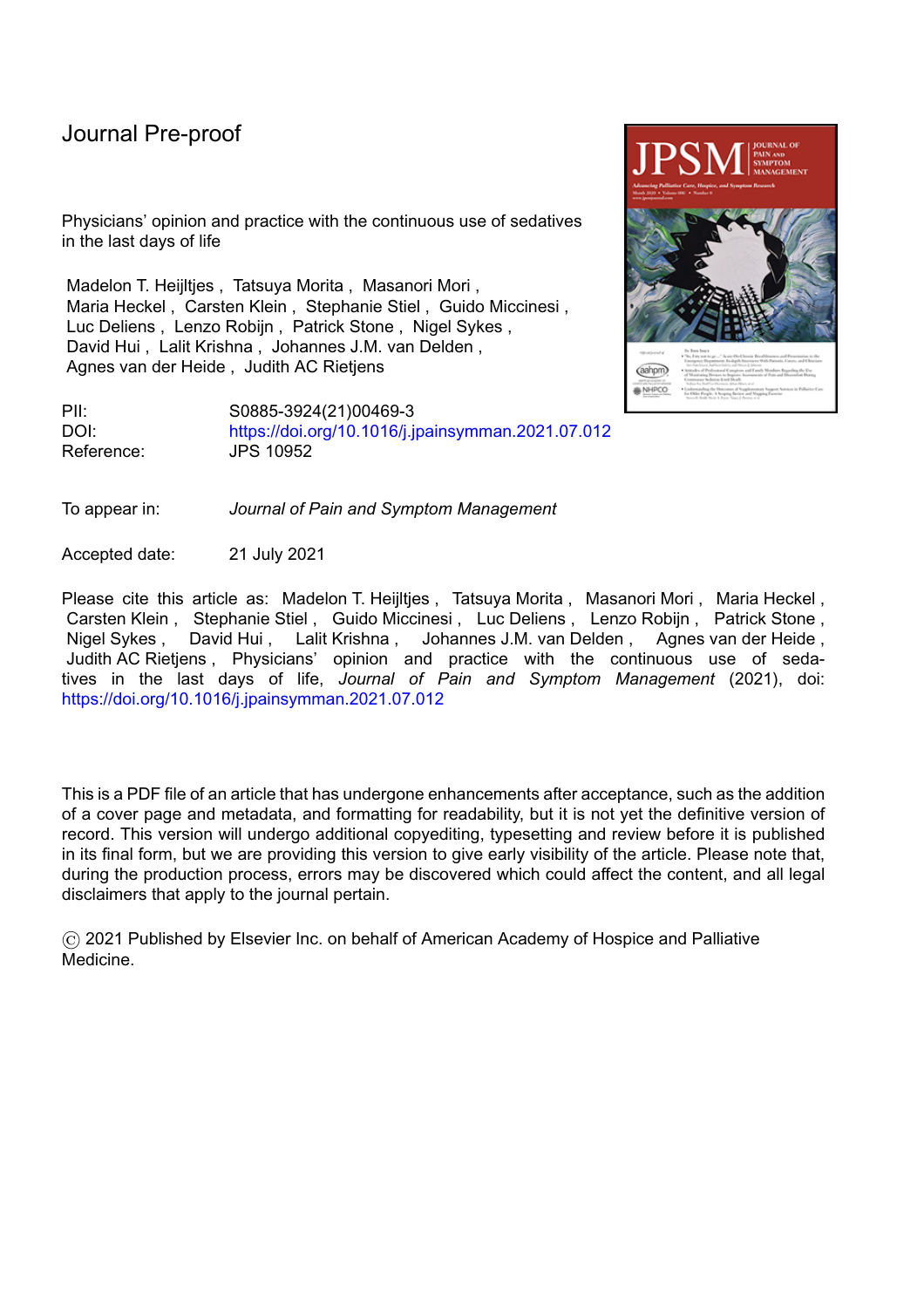research is also needed to better understand how we can assess suffering in patients undergoing CUS, to measure whether CUS is sufficient assurance of comfort to maintain it as a proportional answer to the relief of unbearable suffering of terminally ill patients, and to develop effective interventions to relieve suffering in the most distressed.

#### **Acknowledgements**

This work was supported by the Ministry of Education, Culture, Sports, Science and Technology, Japan

#### **References**

- 1. Robijn L, Cohen J, Rietjens J, Deliens L, Chambaere K. Trends in continuous deep sedation until death between 2007 and 2013: A repeated nationwide survey. PLoS One. 2016;11.
- 2. Rietjens JAC, Heijltjes MT, van Delden JJM, Onwuteaka-Philipsen BD, van der Heide A. The Rising Frequency of Continuous Deep Sedation in the Netherlands, a Repeated Cross-Sectional Survey in 2005, 2010, and 2015. J Am Med Dir Assoc. 2019:20;1367-1372.
- 3. Ziegler S, Schmid M, Bopp M, Bosshard G, Puhan MA. Continuous Deep Sedation Until Death-a Swiss Death Certificate Study. J Gen Intern Med. 2018 Jul;33:1052–1059.
- 4. Miccinesi G, Caraceni A, Raho JA, et al. Careful monitoring of the use of sedative drugs at the end of life: The role of Epidemiology. the ITAELD study. Minerva Anestesiol. 2015;81:968–979.
- 5. Seale C. Continuous Deep Sedation in Medical Practice: A Descriptive Study. J Pain Symptom Management. 2010;39:44–53.
- 6. Twycross R. Reflections on palliative sedation. Palliat Care Res Treat. 2019;12:117822421882351.
- 7. Miccinesi G, Caraceni A, Maltoni M. Palliative sedation: ethical aspects. Minerva Anestesiol. 2017;83:1317–1323.
- 8. Henry B. A systematic literature review on the ethics of palliative sedation: an update (2016). Curr Opin Support Palliat Care. 2016;10:201-207.
- 9. Curlin FA. Palliative sedation: clinical context and ethical questions. Theor Med Bioeth. 2018;39:197-209.
- 10. Raus K, Sterckx S. How defining clinical practices may influence their evaluation: the case of continuous sedation at the end of life. J Eval Clin Pract. 2016;22:425–432.
- 11. Morita T, Tsuneto S, Shima Y. Definition of sedation for symptom relief: A systematic literature review and a proposal of operational criteria. Journal of Pain and Symptom Management.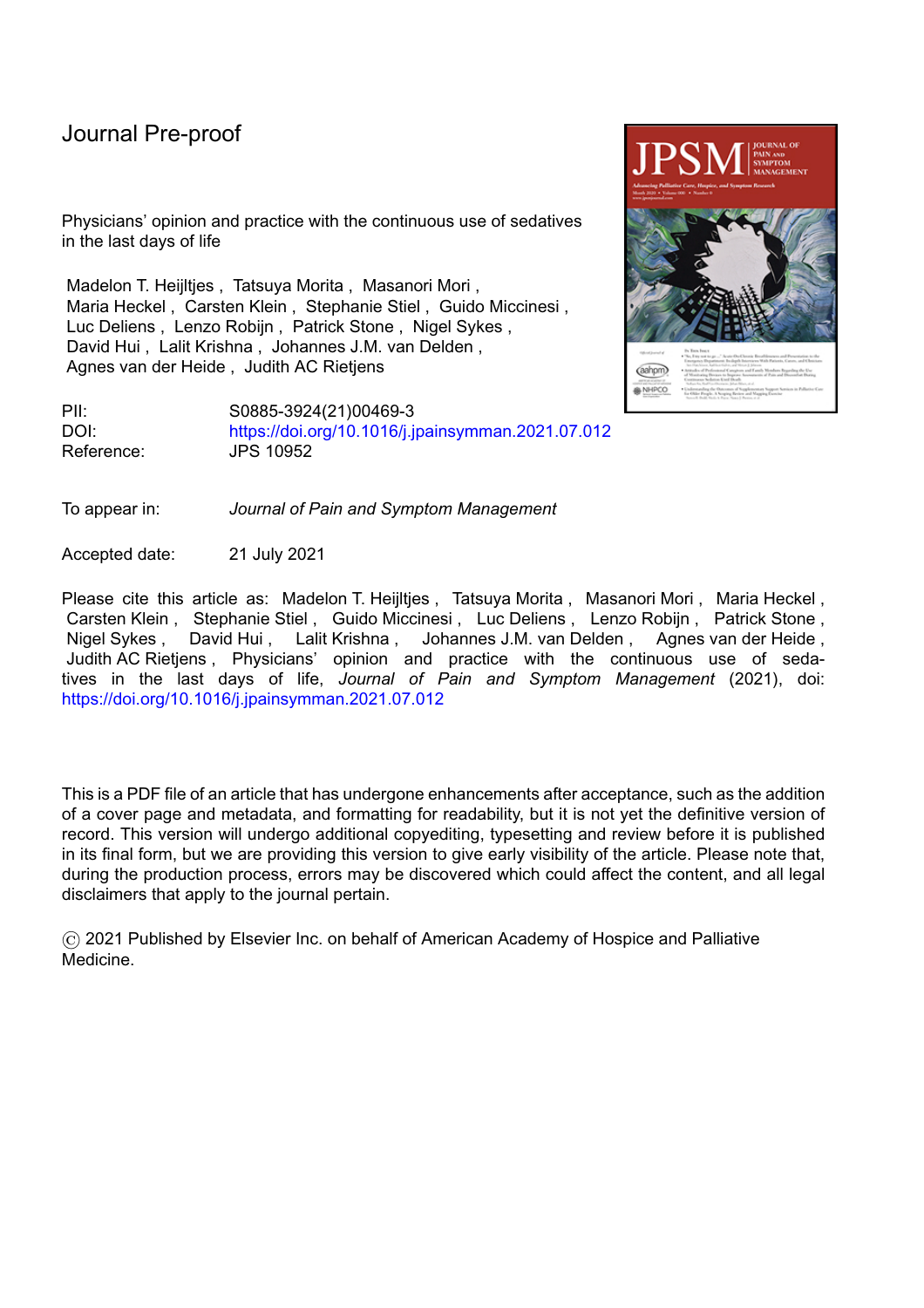2002;24-447-453.

12. Maltoni M, Scarpi E, Rosati M, et al. Palliative sedation in end-of-life care and survival: A systematic review. Journal of Clinical Oncology. 2012;30:1378-1383.

- 13. Cherny NI, Radbruch L, Board of the European Association for Palliative C. European Association for Palliative Care (EAPC) recommended framework for the use of sedation in palliative care. Palliat Med. 2009;23:581-593.
- 14. Schur S, Weixler D, Gabl C, et al. Sedation at the end of life A nation-wide study in palliative care units in Austria. BMC Palliat Care. 2016;15:50.
- 15. Kim YS, Song H-N, Ahn JS, et al. Sedation for terminally ill cancer patients: A multicenter retrospective cohort study in South Korea. Medicine (Baltimore). 2019 Feb;98(5):e14278.
- 16. Serey A, Tricou C, Phan-Hoang N, et al. Deep continuous patient-requested sedation until death: a multicentric study. BMJ Support Palliat Care. 2019;bmjspcare-2018-001712.
- 17. Miccinesi G, Rietjens JAC, Deliens L, et al. Continuous deep sedation: Physicians' experiences in six European countries. J Pain Symptom Manage. 2006;31:122–129.
- 18. Seymour J, Rietjens J, Bruinsma S, Deliens L, Sterckx S, Mortier F, et al. Using continuous sedation until death for cancer patients: A qualitative interview study of physicians' and nurses' practice in three European countries. Palliat Med. 2015;
- 19. Gurschick L, Mayer DK, Hanson LC. Palliative Sedation: An Analysis of International Guidelines and Position Statements. Am J Hosp Palliat Med. 2015;32:660-671.
- 20. Schildmann E, Schildmann J. Palliative sedation therapy: A systematic literature review and critical appraisal of available guidance on indication and decision making. J Palliat Med. 2014;17:601-611.
- 21. Heijltjes M, van Thiel G, Rietjens J, et al. Changing practices in the use of continuous sedation at the end of life. A systematic review of the literature. J Pain Symptom Manage. 2020;60:828- 846.e3.
- 22. Abarshi E, Rietjens J, Robijn L, et al. International variations in clinical practice guidelines for palliative sedation: A systematic review. Vol. 7, BMJ Supportive and Palliative Care. 2017;7:223– 229.
- 23. Hasselaar JGJ, Verhagen SCAHHVM, Vissers KCP. When cancer symptoms cannot be controlled: the role of palliative sedation. Curr Opin Support Palliat Care. 2009;3:14–23.
- 24. Vissers KCP, Hasselaar J, Verhagen SAHHVM. Sedation in palliative care. Current Opinion in Anaesthesiology. 2007;20:137-142.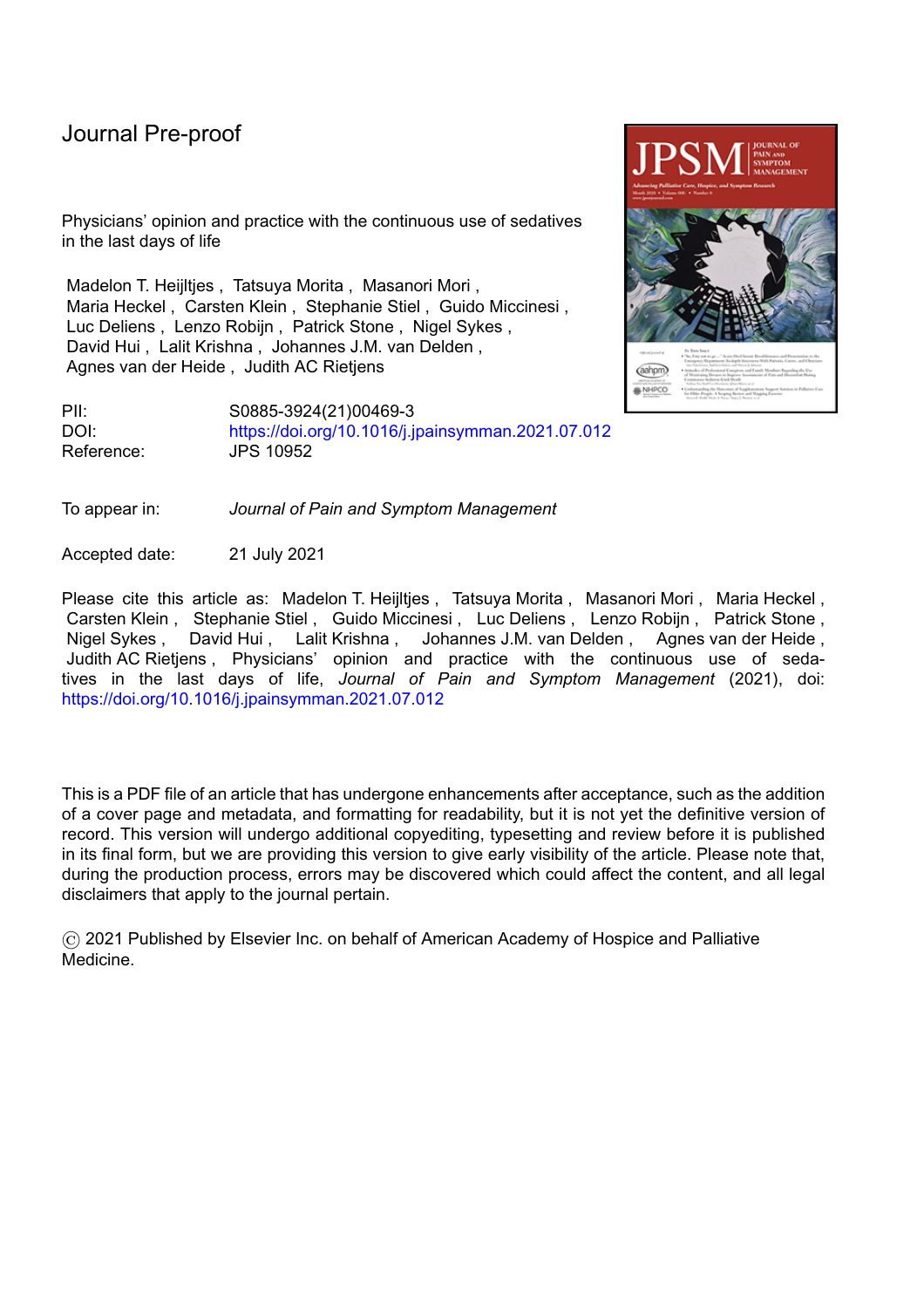#### **Table 1. Baseline characteristics of the respondents**

25. Naureen Z, Beccari T, Marks RS, et al. Ethics committees for clinical experimentation at international level with a focus on Italy. Acta Biomedica. 2020;91:e2020016.

- 26. CCMO Netherlands. Central Committee on Research Involving Human Subjects. Available from: https://www.ccmo.nl/onderzoekers/wet-en-regelgeving-voor-medisch-wetenschappelijkonderzoek/uw-onderzoek-wmo-plichtig-of-niet. Accessed July 20<sup>th</sup>, 2021.
- 27. KNMG (Royal Dutch Medical Association). Guideline for Palliative Sedation. Utrecht, The Netherlands; 2009. Available from https://www.knmg.nl/advies-richtlijnen/knmgpublicaties/publications-in-english.htm. Accessed July 20<sup>th</sup>, 2021.
- 28. Pallialine Belgium. Guideline Palliative Sedation Belgium. 2012. Available from http://www.pallialine.be/template.asp?f¼rl\_palliatieve\_sedatie.htm. Accessed July 20<sup>th</sup>, 2021.
- 29. van Delden JJM. Terminal sedation: Source of a restless ethical debate. Journal of Medical Ethics. 2007;33:187–188.
- 30. NICE National Institute for Health and Care Excellence. United Kingdom. Care of dying adults in the last days of life, Quality standard 2017. Available from https://www.nice.org.uk/guidance/gs144. Accessed July 20<sup>th</sup>, 2021.
- 31. Voeuk A, Nekolaichuk C, Fainsinger R, Huot A. Continuous Palliative Sedation for Existential Distress? A Survey of Canadian Palliative Care Physicians' Views. J Palliat Care. 2017;32:26-33.
- 32. Seymour J, Rietjens J, Bruinsma S, et al. Using continuous sedation until death for cancer patients: a qualitative interview study of physicians' and nurses' practice in three European countries. Palliat Med. 2015;29:48–59.
- 33. Belar A, Arantzamendi M, Payne S, Preston N, Rijpstra M, Hasselaar J, et al. How to measure the effects and potential adverse events of palliative sedation? An integrative review. Palliative Medicine. 2021;35:295-314.
- 34. Monreal-Carrillo E, Allende-Perez S, Hui D, et al. Bispectral Index monitoring in cancer patients undergoing palliative sedation: a preliminary report. Support care cancer Off J Multinatl Assoc Support Care Cancer. 2017;25:3143–3149.
- 35. Davis MP. Does palliative sedation always relieve symptoms? J Palliat Med. 2009;12:875–877.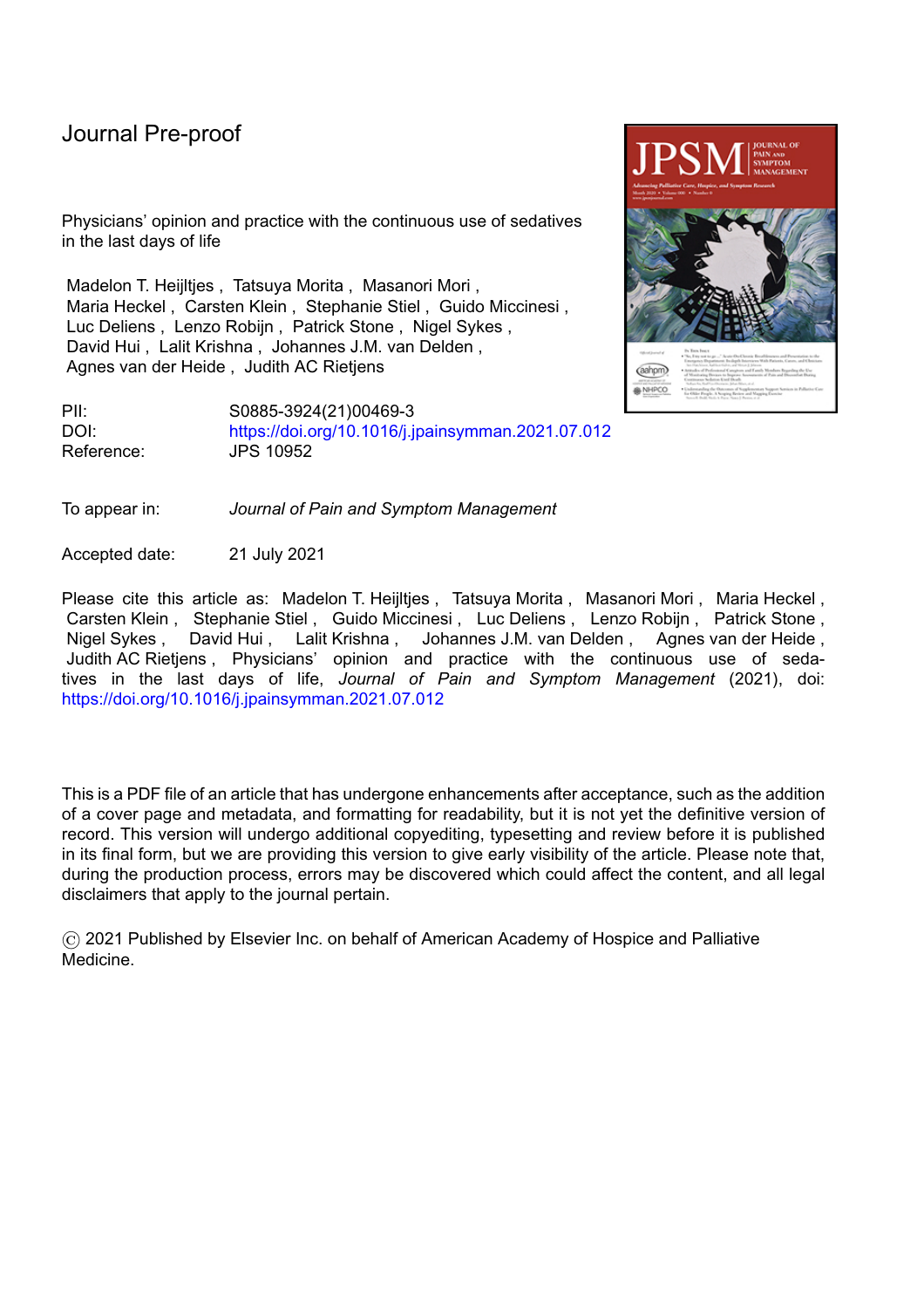| Country                                 | Belgium        |                | Germany                                 |                | Italy          |                | Japan               |                | The Netherlands |                     |
|-----------------------------------------|----------------|----------------|-----------------------------------------|----------------|----------------|----------------|---------------------|----------------|-----------------|---------------------|
|                                         |                |                |                                         |                |                |                |                     |                |                 |                     |
| No. respondents                         | N              | $\%$           | $\mathsf{N}$                            | $\%$           | $\mathsf{N}$   | $\%$           | $\mathsf{N}$        | $\%$           | $\mathsf{N}$    | $\%$                |
|                                         | 175            |                | 546                                     |                | 214            |                | 513                 |                | 829             |                     |
| Age (years)                             |                |                |                                         |                |                |                |                     |                |                 |                     |
| Median                                  | 48             |                | 53                                      |                | 52             |                | 55                  |                | 47              |                     |
| Work experience as physician (years)    |                |                |                                         |                |                |                |                     |                |                 |                     |
| Median                                  | 20             |                | 25                                      |                | 21             |                | 28                  |                | 19              |                     |
| Gender                                  |                |                |                                         |                |                |                |                     |                |                 |                     |
| Female                                  | 114            | 65             | 275                                     | 51             | 106            | 50             | 102                 | 20             | 416             | 50                  |
| Male                                    | 61             | 35             | 269                                     | 49             | 108            | 51             | 406                 | 80             | 411             | 50                  |
| <b>Clinical specialty</b>               |                |                |                                         |                |                |                |                     |                |                 |                     |
| Palliative medicine                     | 19             | 11             | 273                                     | 50             | 198            | 93             | 334                 | 65             | $\mathbf 0$     | $\mathsf{O}\xspace$ |
| General practice/ Family medicine       | 98             | 56             | 38                                      | $\overline{7}$ | 5              | $\overline{2}$ | 23                  | $\overline{5}$ | 165             | 20                  |
| Internal medicine                       | 6              | 3              | 87                                      | 16             | $\cap$         | $\Omega$       | 18                  | $\overline{4}$ | 93              | 11                  |
| Radiotherapy                            | 1              | $\mathbf{1}$   | 14                                      | 3              | 0              | $\Omega$       | 3                   | $\mathbf{1}$   | 0               | $\overline{0}$      |
| Pulmonology                             | 8              | 5              | 36                                      | $\overline{7}$ | $\theta$       | $\overline{0}$ | 13                  | $\mathfrak{Z}$ | 93              | 11                  |
| Cardiology                              |                |                | 34                                      | 6              | 0              | $\Omega$       | $\mathbf{1}$        | $\mathbf 0$    | 66              | 8                   |
| Anesthesiology                          | 8              | 5              | $\overline{4}$                          |                | 2              |                | 32                  | 6              | $\mathbf 0$     | $\mathsf{O}$        |
| Geriatrics                              | 13             | $\overline{7}$ | $\overline{4}$                          | $\mathbf{1}$   | 5              | $\overline{2}$ | $\overline{4}$      | $\mathbf{1}$   | 227             | $27^A$              |
| Oncology                                | 14             | 8              | $\mathbf{1}$                            | $\mathbf 0$    |                |                | 21                  | $\overline{4}$ | 41              | 5                   |
| Neurology                               | $\overline{4}$ | $\overline{2}$ | $\mathbf{1}$                            | $\overline{0}$ | $\Omega$       | $\Omega$       | $\mathbf{0}$        | $\mathbf{0}$   | 69              | 8                   |
| Surgery                                 |                |                | $\mathbf{1}$                            | $\overline{0}$ | $\Omega$       | $\Omega$       | 39                  | $\, 8$         | $\overline{2}$  | $\overline{0}$      |
| Other                                   | $\overline{2}$ |                | 53                                      | 10             | $\overline{2}$ | $\overline{1}$ | 24                  | 5              | 71              | $\mathsf{Q}$        |
| Institution (multiple options possible) |                |                |                                         |                |                |                |                     |                |                 |                     |
| Hospital                                | 63             | 36             | 297                                     | 54             | 21             | 10             | 399                 | 78             | 443             | 53                  |
| Nursing home/Elderly care facility      | 26             | 15             | $\begin{array}{c} 29 \\ 47 \end{array}$ | $\overline{5}$ | 5              | $\overline{2}$ | 18                  | $\overline{4}$ | 192             | 23                  |
| Inpatient hospice                       | $\overline{0}$ | $\overline{0}$ |                                         | 9              | 99             | 46             | 158                 | 31             | 33              | 4                   |
| Community palliative care services      | 32             | 18             | 216                                     | 40             | 85             | 40             | 6                   | $\mathbf{1}$   | $\overline{0}$  | $\overline{0}$      |
| Home practice/ Family practice          | 106            | 61             | 121                                     | 22             | $\overline{2}$ | $\mathbf{1}$   | 86                  | 17             | 168             | 20                  |
| Other                                   | 3              |                | 53                                      | 10             | $\overline{2}$ |                | $\overline{7}$      |                | 43              | 5                   |
| Religion                                |                |                |                                         |                |                |                |                     |                |                 |                     |
| Christianity                            | 96             | 55             | 411                                     | 76             | 162            | 76             | 47                  | $\overline{9}$ | 353             | 43                  |
| Islam                                   | $\overline{0}$ | $\mathbf 0$    | $\sqrt{4}$                              | $\mathbf{1}$   | $\overline{c}$ | $\mathbf{1}$   | $\mathsf{O}\xspace$ | $\mathbf 0$    | 9               | 1                   |
| Buddhism                                | $\Omega$       | $\mathbf 0$    | 3                                       | $\mathbf{1}$   | $\overline{4}$ | $\overline{2}$ | 137                 | 27             | 3               | $\overline{0}$      |
| Judaism                                 |                | $\mathbf 0$    | $\mathbf 0$                             | $\mathbf 0$    | $\overline{0}$ | $\mathbf 0$    | $\mathbf{O}$        | $\mathbf 0$    | $\overline{4}$  | 1                   |
| No religion                             | 77             | 44             | 117                                     | 22             | 46             | 22             | 304                 | 61             | 443             | 54                  |
| Other                                   | $\overline{2}$ |                | 8                                       | $\overline{2}$ | $\mathbf 0$    | $\mathbf 0$    | 14                  | $\mathfrak{Z}$ | 14              | $\overline{2}$      |
| Number of patients in whose dying       |                |                |                                         |                |                |                |                     |                |                 |                     |
| process the physician was involved in   |                |                |                                         |                |                |                |                     |                |                 |                     |
| the past 12 months <sup>A</sup>         |                |                |                                         |                |                |                |                     |                |                 |                     |
| Median                                  | 10             |                | 80                                      |                | 95             |                | 50                  |                | 13              |                     |

A. In the Netherlands these physcians were clinical geriatics and elderly care physicians

B. Physicians who stated that they had ever provided continuous use of sedatives as a means to alleviate severe suffering in the last hours to days of life.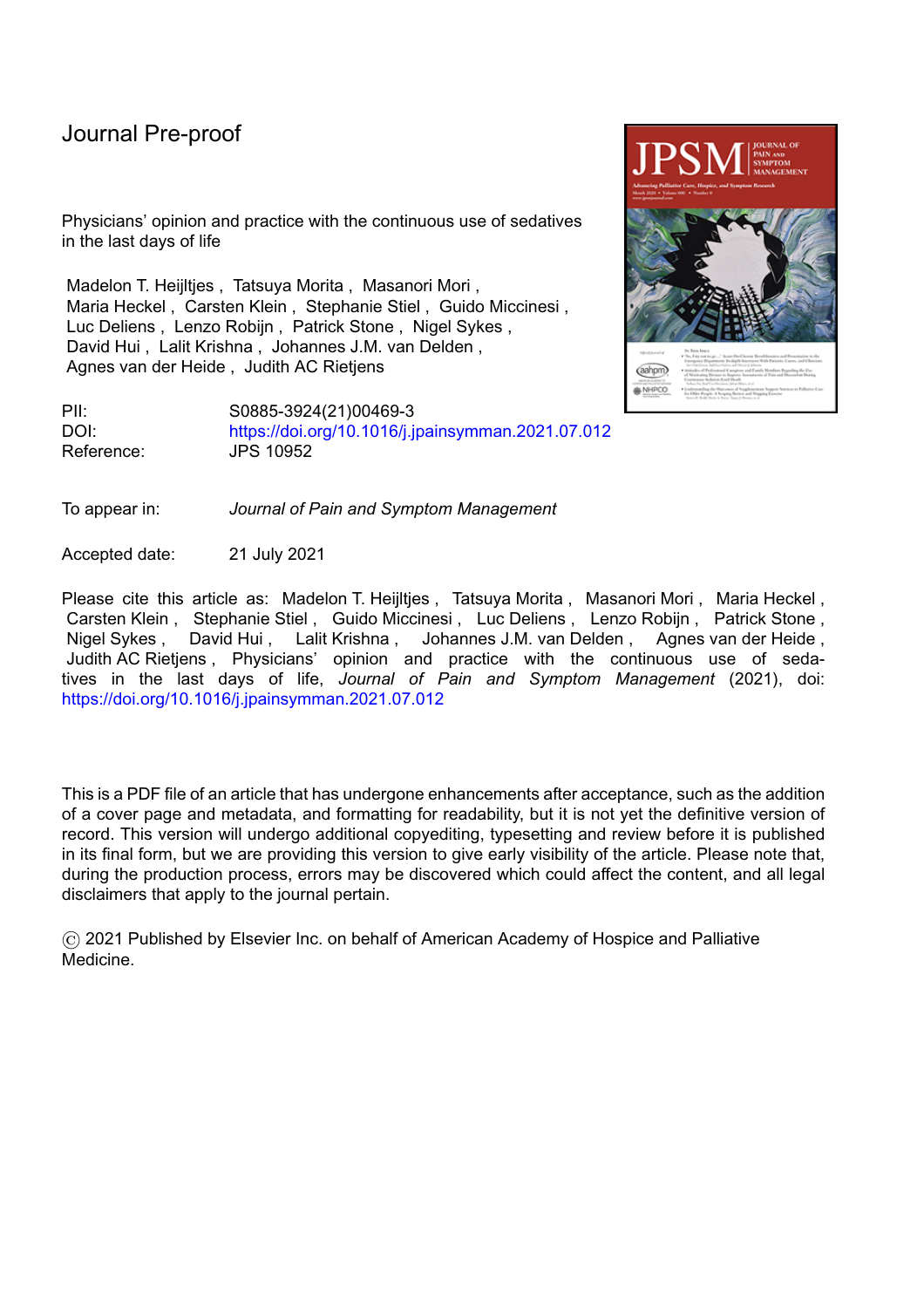| Table 2. Physicians' experiences with the continuous use of sedatives as a means to alleviate severe suffering in the last<br>ns' agreement with statement about the continuous use of sedatives as a means to alleviate severe s | Belgium      |              | Germany     |                | Japan           |                |              | Italy          | Netherlands  |                | Singapore      |                     |                |                |    |           |                |
|-----------------------------------------------------------------------------------------------------------------------------------------------------------------------------------------------------------------------------------|--------------|--------------|-------------|----------------|-----------------|----------------|--------------|----------------|--------------|----------------|----------------|---------------------|----------------|----------------|----|-----------|----------------|
|                                                                                                                                                                                                                                   |              |              |             | Belgium        |                 |                | Germany      |                |              |                | Japan          |                     |                | Netberlands    |    | Singapore |                |
| No. respondents <sup>A</sup>                                                                                                                                                                                                      | $\mathsf{N}$ | $\%$         | $\mathbb N$ | %              |                 | %              | $\mathbb N$  | %              | $\mathbb{N}$ | O              | $\mathbb N$    | $\frac{0}{6}$       | N              |                |    |           | $\sf K$        |
|                                                                                                                                                                                                                                   | 143          |              | N 519       | $\%$           | 21 <sup>b</sup> |                | 5487         | N              | 80%          | N              | 20             |                     | $M_{7}$        | %              | N  | $\%$      | $\overline{N}$ |
| Number of patients who were                                                                                                                                                                                                       |              |              | 75          |                | 546             |                |              | 214            |              | 51             |                |                     | 829            |                | 21 |           |                |
| provided with the continuous                                                                                                                                                                                                      |              |              |             |                |                 |                |              |                |              |                |                |                     |                |                |    |           |                |
| use of sedatives as a means to                                                                                                                                                                                                    |              |              |             |                |                 |                |              |                |              |                |                |                     |                |                |    |           |                |
| relieve suffering in the last                                                                                                                                                                                                     |              |              |             |                |                 |                |              |                |              |                |                |                     |                |                |    |           |                |
| hours to days of life in the last                                                                                                                                                                                                 |              |              |             |                |                 |                |              |                |              |                |                |                     |                |                |    |           |                |
| 12 months <sup>B</sup>                                                                                                                                                                                                            |              |              |             |                |                 |                |              |                |              |                |                |                     |                |                |    |           |                |
| <b>None</b>                                                                                                                                                                                                                       | 15           | 11           | 47          | $\mathcal{Q}$  | $\overline{2}$  | $\mathbf{1}$   | 58           | 12             | 89           | 11             | $\mathbf 1$    | 5                   | 11             | 11             |    |           |                |
| 1-5 patients                                                                                                                                                                                                                      | 82           | 58           | 207         | 40             | 21              | 10             | 220          | 45             | 358          | 45             | 12             | 60                  | 27             | 26             |    |           |                |
| 6-10 patients                                                                                                                                                                                                                     | 17           | 12           | 101         | 20             | 31              | 15             | 103          | 21             | 172          | 22             | 5              | 25                  | 17             | 17             |    |           |                |
| >10 patients                                                                                                                                                                                                                      | 28           | 20           | 157         | 31             | 158             | 75             | 106          | 22             | 174          | 22             | $\overline{2}$ | 10                  | 48             | 47             |    |           |                |
| Medication used for the                                                                                                                                                                                                           |              |              |             |                |                 |                |              |                |              |                |                |                     |                |                |    |           |                |
| continuous use of sedatives                                                                                                                                                                                                       |              |              |             |                |                 |                |              |                |              |                |                |                     |                |                |    |           |                |
| (multiple options possible) $B$                                                                                                                                                                                                   |              |              |             |                |                 |                |              |                |              |                |                |                     |                |                |    |           |                |
| Midazolam                                                                                                                                                                                                                         | 132          | 94           | 490         | 94             | 200             | 94             | 466          | 95             | 781          | 98             | 20             | 100                 | 97             | 97             |    |           |                |
| Propofol                                                                                                                                                                                                                          | $\, 8$       | 6            | 58          | 11             | $\overline{2}$  | $\mathbf{1}$   | $\mathsf{Q}$ | 2 <sup>2</sup> | 26           | 3              | $\overline{2}$ | 11                  | $\mathbf{1}$   |                |    |           |                |
| Haloperidol                                                                                                                                                                                                                       | 15           | 11           | 60          | 12             | 99              | 47             | 78           | 16             | 51           | 6              | $\Omega$       | 0                   | 24             | 24             |    |           |                |
| <b>Barbiturates</b>                                                                                                                                                                                                               | $\,8\,$      | 6            | 21          | $\overline{4}$ | $\mathsf{Q}$    | $\overline{4}$ | 65           | 13             |              |                | $\Omega$       | $\mathsf{O}\xspace$ | 19             | 19             |    |           |                |
| Levopromazine/Chlorpromazine                                                                                                                                                                                                      | 8            | 6            | 124         | 24             | 56              | 26             | 34           |                | 58           |                | 8              | 44                  | 85             | 85             |    |           |                |
| Opioids (with the intent to                                                                                                                                                                                                       | 37           | 27           | 285         | 55             | 91              | 43             | 82           | 17             | 127          | 16             |                | 6                   | 6              | 6              |    |           |                |
| provide sedation)                                                                                                                                                                                                                 |              |              |             |                |                 |                |              |                |              |                |                |                     |                |                |    |           |                |
| Other                                                                                                                                                                                                                             | 13           | $\mathsf{Q}$ | 61          | 12             | 11              | $5 -$          | 24           | - 5            | 18           | $\overline{2}$ | $\mathbf{0}$   | $\Omega$            | $\mathfrak{Z}$ | 3              |    |           |                |
| Dosage of medication <sup>B</sup>                                                                                                                                                                                                 |              |              |             |                |                 |                |              |                |              |                |                |                     |                |                |    |           |                |
| I start low and gradually                                                                                                                                                                                                         | 102          | 75           | 396         | 81             | 167             | 79             | 427          | 88             | 568          | 74             | 17             | 85                  | 92             | 93             |    |           |                |
| increase the dosage of the                                                                                                                                                                                                        |              |              |             |                |                 |                |              |                |              |                |                |                     |                |                |    |           |                |
| medications until the desired                                                                                                                                                                                                     |              |              |             |                |                 |                |              |                |              |                |                |                     |                |                |    |           |                |
| effect is reached                                                                                                                                                                                                                 |              |              |             |                |                 |                |              |                |              |                |                |                     |                |                |    |           |                |
| I start sufficiently high in order                                                                                                                                                                                                | 35           | 26           | 102         | 21             | 42              | 20             | 48           | 10             | 235          | 32             | $\overline{4}$ | 21                  | $\overline{2}$ | $\overline{2}$ |    |           |                |
| to reach the desired effect                                                                                                                                                                                                       |              |              |             |                |                 |                |              |                |              |                |                |                     |                |                |    |           |                |
| rapidly                                                                                                                                                                                                                           |              |              |             |                |                 |                |              |                |              |                |                |                     |                |                |    |           |                |
| The goal of the continuous use                                                                                                                                                                                                    |              |              |             |                |                 |                |              |                |              |                |                |                     |                |                |    |           |                |
| of sedatives is achieved <sup>B</sup>                                                                                                                                                                                             |              |              |             |                |                 |                |              |                |              |                |                |                     |                |                |    |           |                |
| When the patient is comfortable                                                                                                                                                                                                   | 108          | 79           | 354         | 70             | 175             | 83             | 411          | 84             | 673          | 86             | <b>NA</b>      | <b>NA</b>           | 78             | 79             |    |           |                |
| (but not necessarily                                                                                                                                                                                                              |              |              |             |                |                 |                |              |                |              |                |                |                     |                |                |    |           |                |
| unconsciousness)<br>When the patient is                                                                                                                                                                                           | 98           | 72           | 208         | 41             |                 | 69             | 126          | 27             | 419          | 54             | NA.            | NA.                 | 22             | 22             |    |           |                |
| unconsciousness                                                                                                                                                                                                                   |              |              |             |                | 144             |                |              |                |              |                |                |                     |                |                |    |           |                |
|                                                                                                                                                                                                                                   |              |              |             |                |                 |                |              |                |              |                |                |                     |                |                |    |           |                |

A. Physicians who stated that they had ever provided continuous use of sedatives as a means to alleviate severe suffering in the last hours to days of life.

B. Physicians that answered the statement with often or always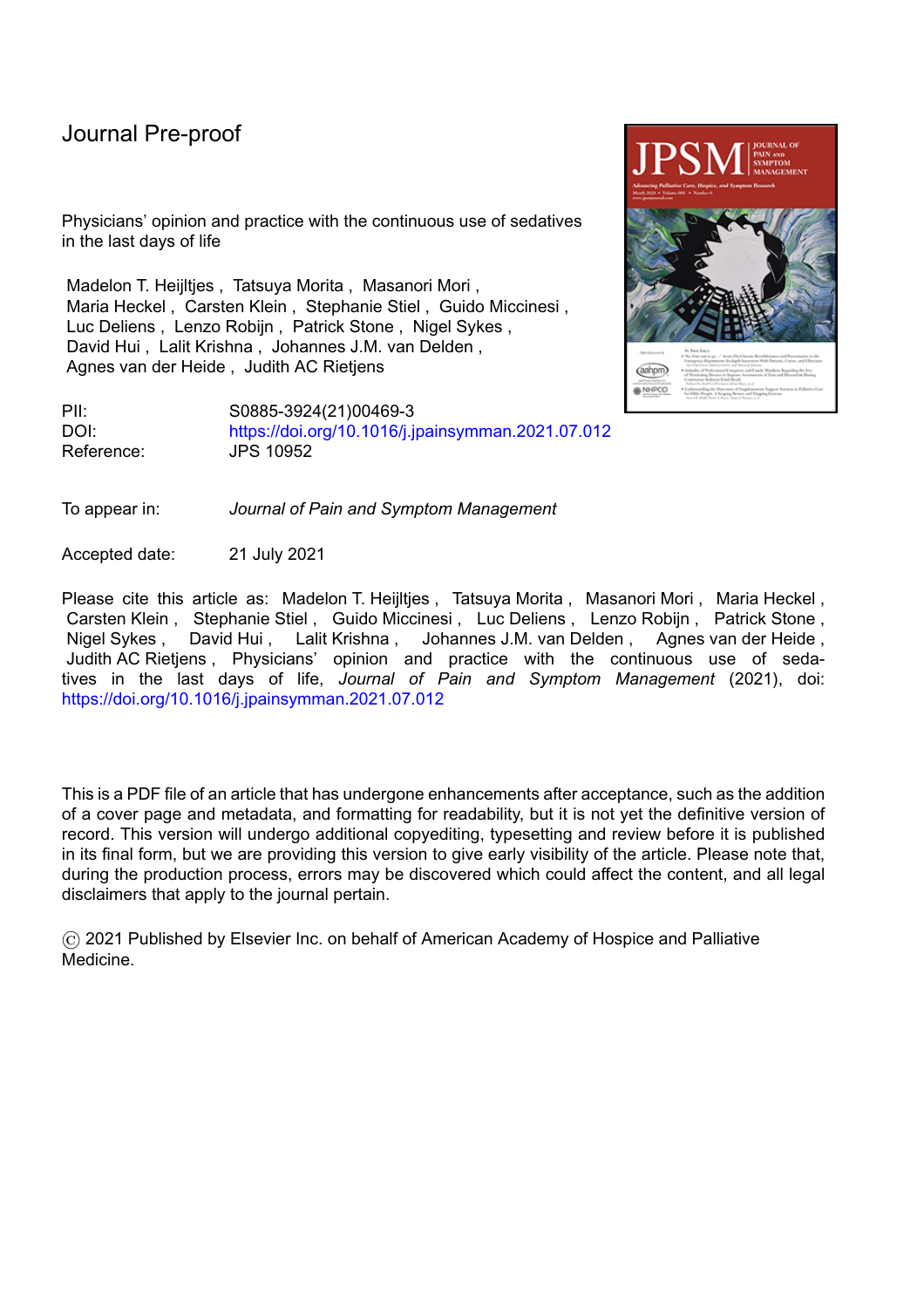| , a competent patient with severe suffering has the<br>the continuous use of sedatives in the last hours to                                  | 147 | 89 | 454 | 83 | 201 | 94          | 485 | 95 | 747 | 91 | 12 | 60 |  |
|----------------------------------------------------------------------------------------------------------------------------------------------|-----|----|-----|----|-----|-------------|-----|----|-----|----|----|----|--|
| us use of sedatives as a means to alleviate severe<br>ast hours to days of life is not necessary, as suffering<br>jeved with other measures. |     |    | 14  |    | 10  |             | 40  | 8  | 22  |    |    | 10 |  |
| is use of sedatives in the last hours to days of life<br>ation of the dying process.                                                         | 25  | 15 | 167 | 31 | 8   | 4           |     | 8  | 141 | 17 |    |    |  |
| inical practice the continuous use of sedatives in the<br>s of life can be difficult to distinguish from euthanasia.                         | 28  |    | 99  | 18 |     |             | 14  | 22 | 63  | 8  |    |    |  |
| us use of sedatives in the last hours to days of life<br>ly alleviate suffering in all patients, even when<br>unresponsive.                  | 41  | 25 | 331 | 61 | 88  | 41          | 257 | 50 | 288 | 35 | 8  | 40 |  |
| eep through the continuous use of sedatives can be a                                                                                         | 143 | 87 | 487 | 90 | 174 | $8^{\circ}$ | 157 | 31 | 758 | 92 | 14 | 70 |  |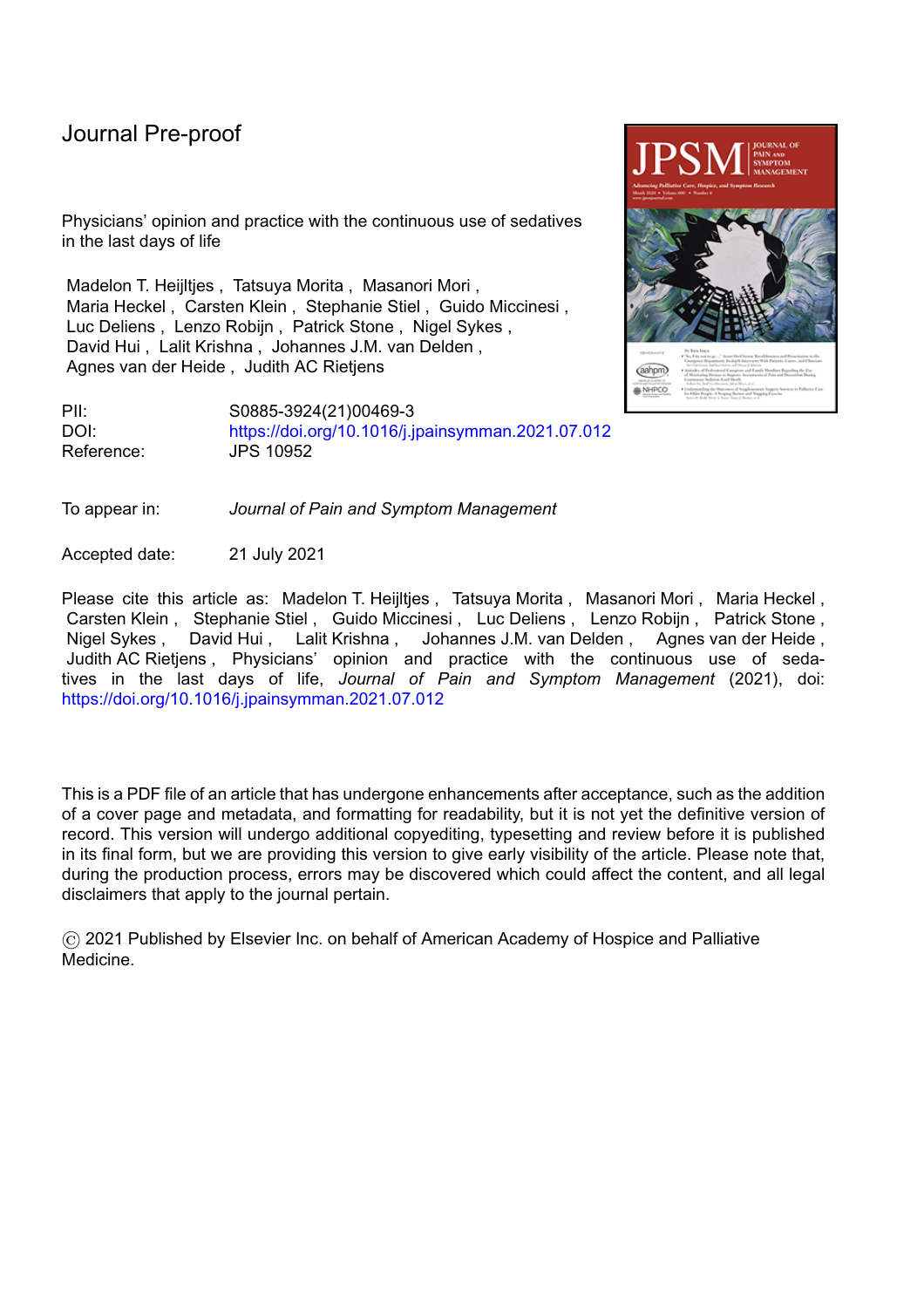

**Figure 1. Percentages of physicians who answered often or always the indicated answer to the**  statements "What is your intention when you provide the continuous use of sedatives in the last hours to days of life"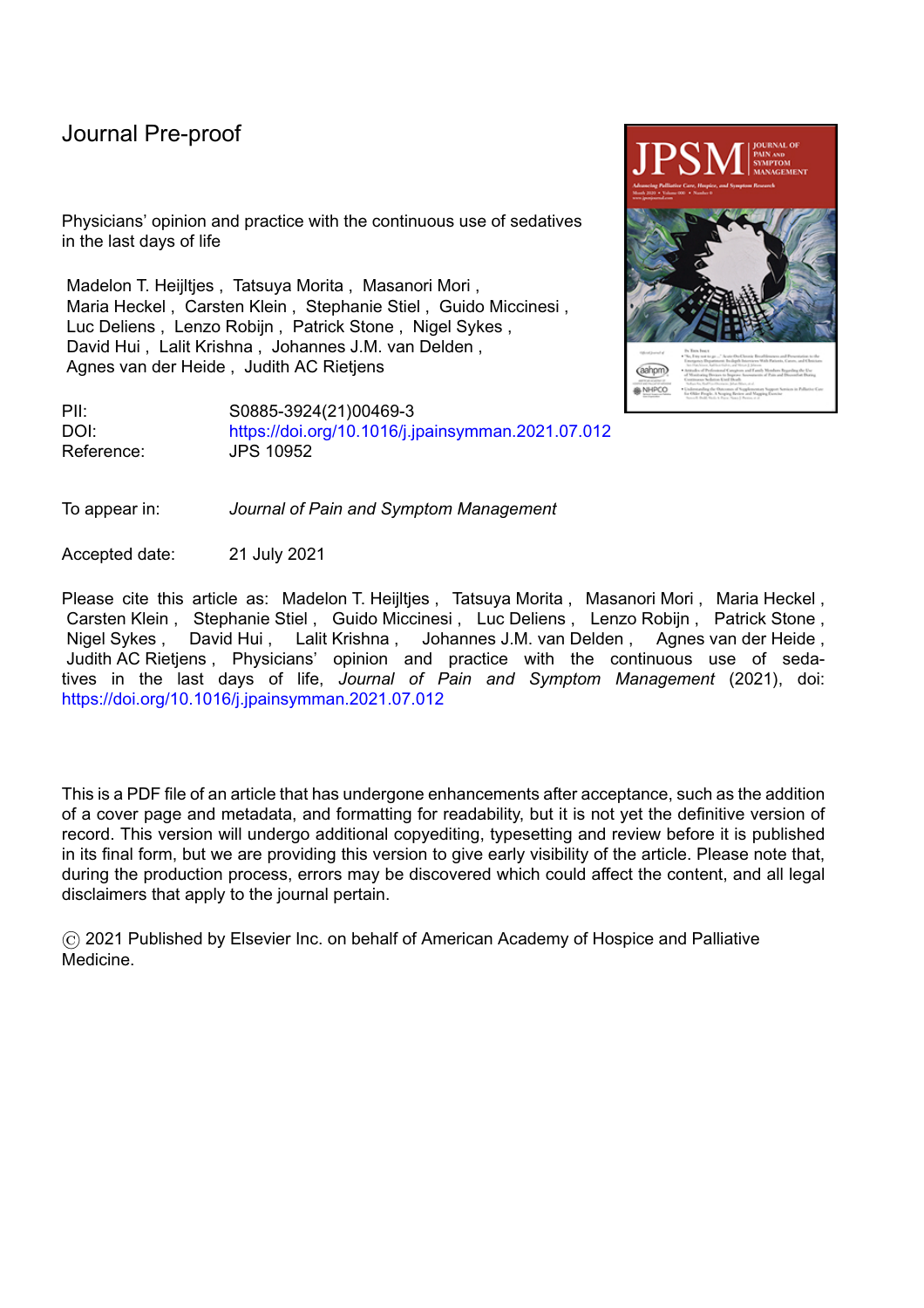

OV.

**Figure 2. Percentages of physicians who often or always involved patients or families in the decisionmaking when providing the continuous use of sedatives as a means to alleviate severe suffering in the last hours to days of life**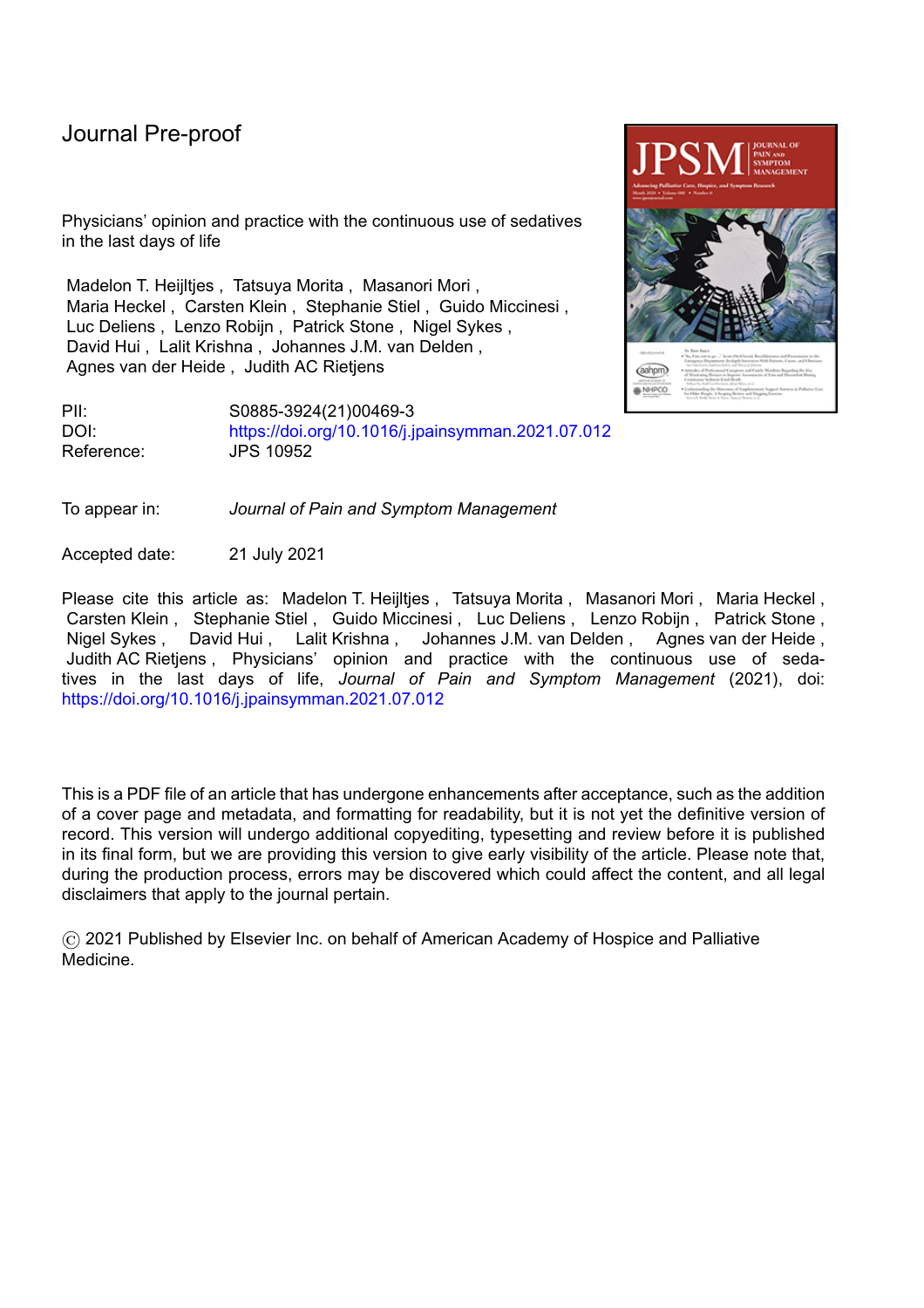

Figure 3. Percentages of physicians who (strongly) agreed with the statement that they would **consider the continuous sedation use of sedatives as an acceptable medical practice in the respective situation.**